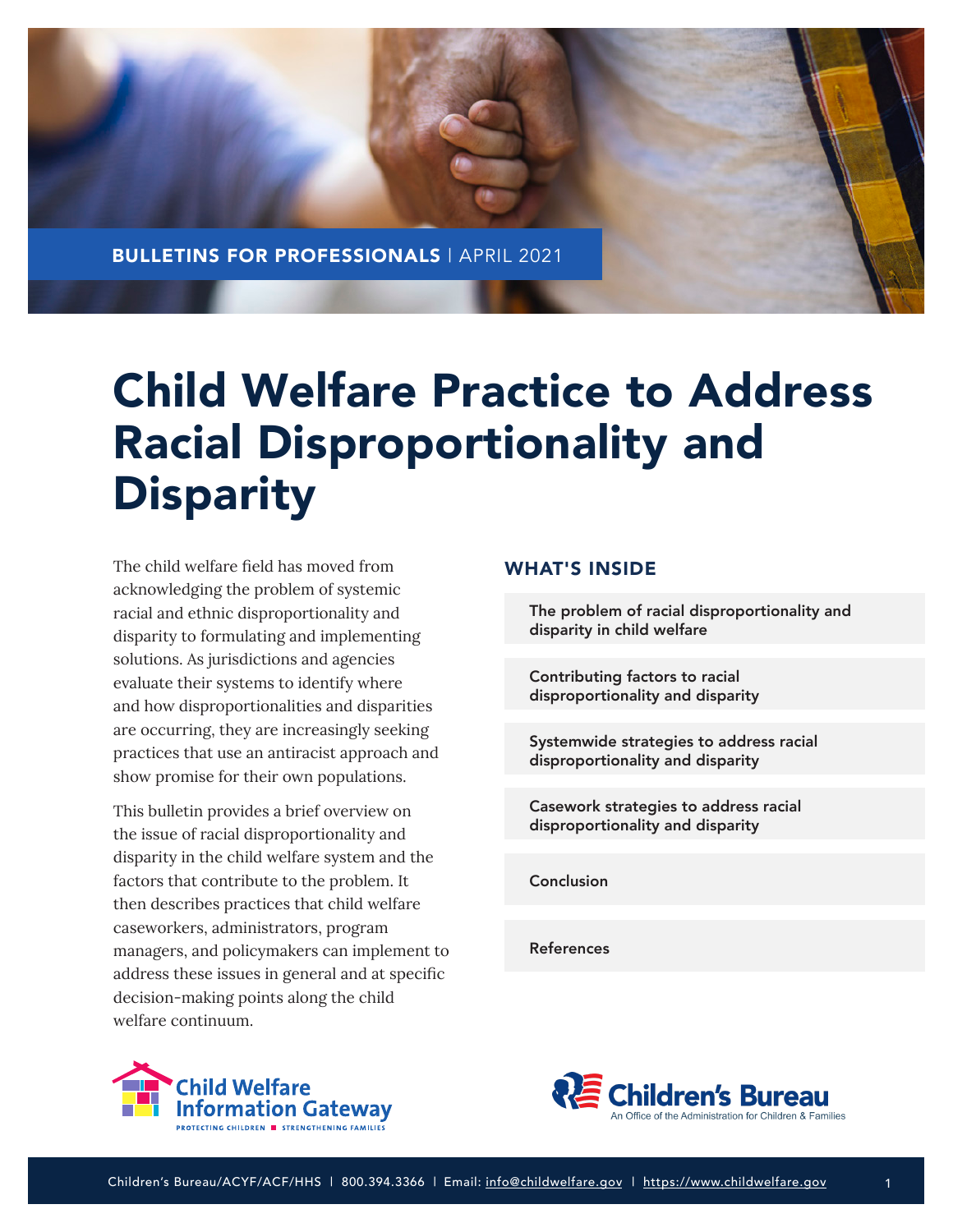The August/September 2020 special issue of *[Children's Bureau Express](https://cbexpress.acf.hhs.gov/index.cfm?event=website.viewHomepage&issueID=218)* draws attention to the need for an antiracist child welfare system that dedicates resources for enabling children and families of all races and ethnicities, and particularly those from marginalized communities, to achieve their full potential. The issue features guest articles from a range of leaders in the child welfare field, including voices from the public, private, philanthropic, and faith-based sectors. This bulletin was designed, in part, to present strategies that can be used in agency practice to directly answer the issue's call to action.

#### **Terminology**

The terminology used to define and describe concepts related to race and ethnicity varies throughout child welfare and other fields. For the purposes of this publication, the following terms and definitions are used:

**Disproportionality:** The overrepresentation or underrepresentation of a racial or ethnic group compared with its percentage in the total population.

**Disparity:** The unequal outcomes of one racial or ethnic group compared with outcomes for another racial or ethnic group.

**Racism:** The systematic discrimination directed against minority or marginalized groups.

**Antiracism:** The active process of identifying and challenging racism by changing attitudes, policies and practices, organizational structures, and systems, with the goal of redistributing power in an equitable way.

**Cultural humility:** The ability to maintain an openness to learning about other cultures.

**Cultural responsiveness:** The ability to adapt one's behavior to the cultural needs of others.

**Families/children of diverse racial and ethnic backgrounds:** Families or children whose race or ethnicity is other than non-Hispanic, White only (e.g., African American, Hispanic, American Indian or Alaska Native).

# THE PROBLEM OF RACIAL DISPROPORTIONALITY AND DISPARITY IN CHILD WELFARE

A significant body of research has documented the overrepresentation of certain racial and ethnic groups in the child welfare system relative to their representation in the general population (e.g., Cénat et al., 2020; Ganasarajah et al., 2017; Wells, 2011). In 2019, American Indian and Alaska Native children made up 1 percent of the child population and accounted for 2 percent of the foster care population, while African-American children accounted for roughly 14 percent of the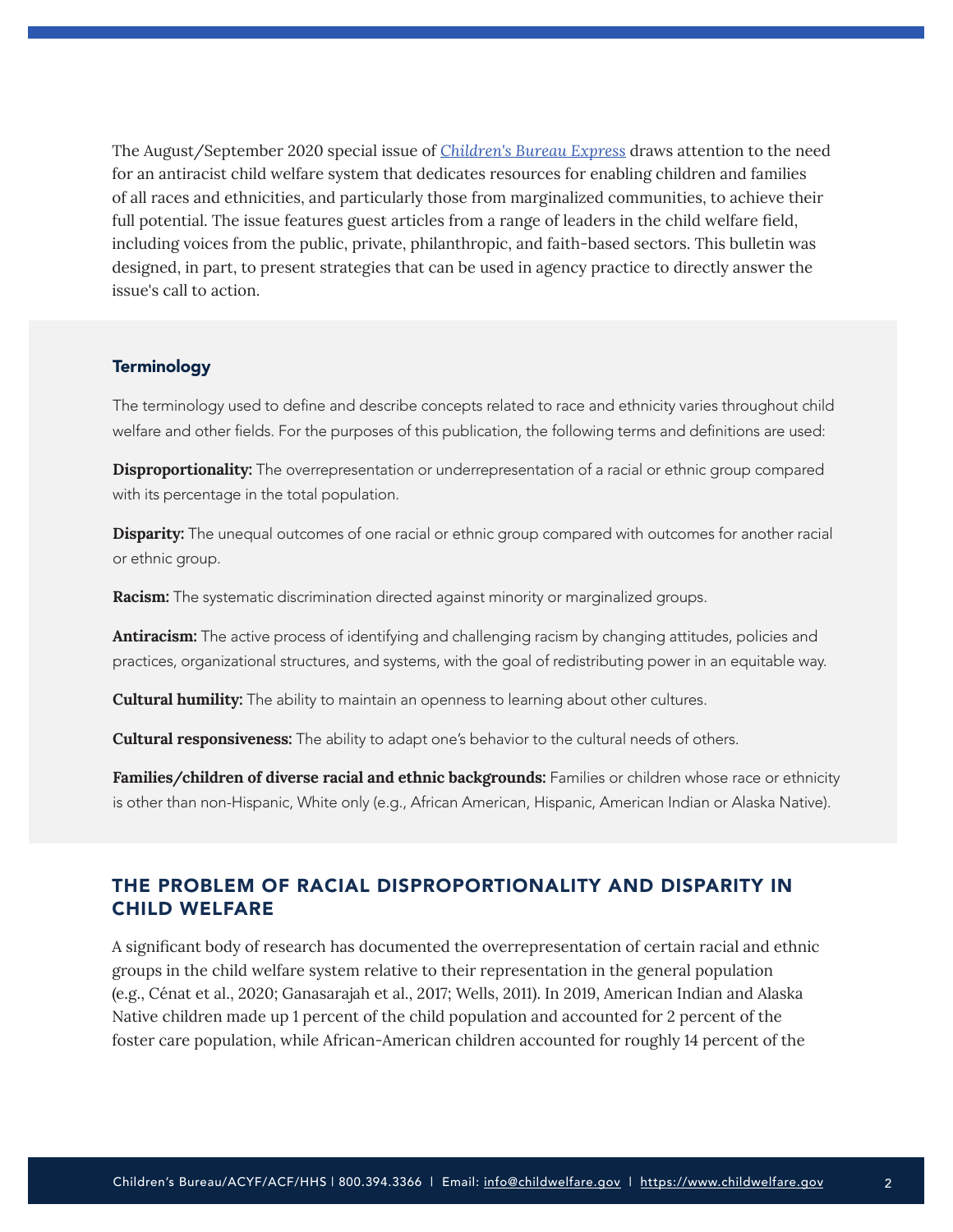<span id="page-2-0"></span>child population and 23 percent of the foster care population (Annie E. Casey Foundation, 2020a; Children's Bureau, 2020b). That same year, White children made up half of the child population and just 44 percent of the foster care population. Although Hispanic children have historically been underrepresented in foster care at the national level, they were overrepresented in 20 States in 2018, when the most recent available data were collected (Puzzanchera & Taylor, 2020).

Racial disparities occur at nearly every major decision-making point along the child welfare continuum. At the national level, African-American families are overrepresented in reports of suspected maltreatment (Krase, 2013) and are subjected to child protective services (CPS) investigations at higher rates than other families (Kim et al., 2017). In addition, African-American and American Indian or Alaska Native children are at greater risk than other children of being confirmed for maltreatment and placed in out-of-home care (Yi et al., 2020).

Families of diverse racial and ethnic backgrounds also experience disparate treatment once they are involved with child welfare. Relative to other children, African-American children spend more time in foster care (U.S. Government Accountability Office, 2007a) and are less likely to reunify with their families (Lu et al., 2004), and compared with White children, they are less likely to receive services (Garcia et al., 2016). In addition, African-American and American Indian or Alaska Native children are more likely than other children to be removed from their homes (Maguire-Jack et al., 2020) and to experience a termination of parental rights (TPR) (Wildeman et al., 2020).

Just as some racial and ethnic groups are overrepresented in the nation's child welfare system, other groups are underrepresented—particularly Asian children and, to a much lesser extent, Hispanic and White children. It is unclear whether underrepresentation is due to a lower occurrence of child maltreatment among these populations, or if it is caused by underreporting driven by either cultural norms or cultural perceptions that others (e.g., mandatory reporters) have about these groups (Cheung & LaChapelle, 2011; Maguire-Jack et al., 2015).

**Data-collection limitations.** When examining data and evidence pertaining to race and ethnicity, it is important to consider the challenges associated with collecting and analyzing these results. The following issues could impact data describing the numbers and rates of children of a particular race or ethnicity who are involved with the child welfare system:

- **Race and ethnicity are not biological or scientific.** People may identify their race or ethnicity based on a number of factors (e.g., family and social environment, historical or sociopolitical definitions, personal experience), and the definitions for a particular race or ethnicity may differ across studies or data-collection efforts (U.S. Census Bureau, 2013).
- **How people define their own race or ethnicity can change over time.** Researchers found that more than 10 million people changed the identification of their race or ethnicity between the 2000 and the 2010 censuses (Cohn, 2014).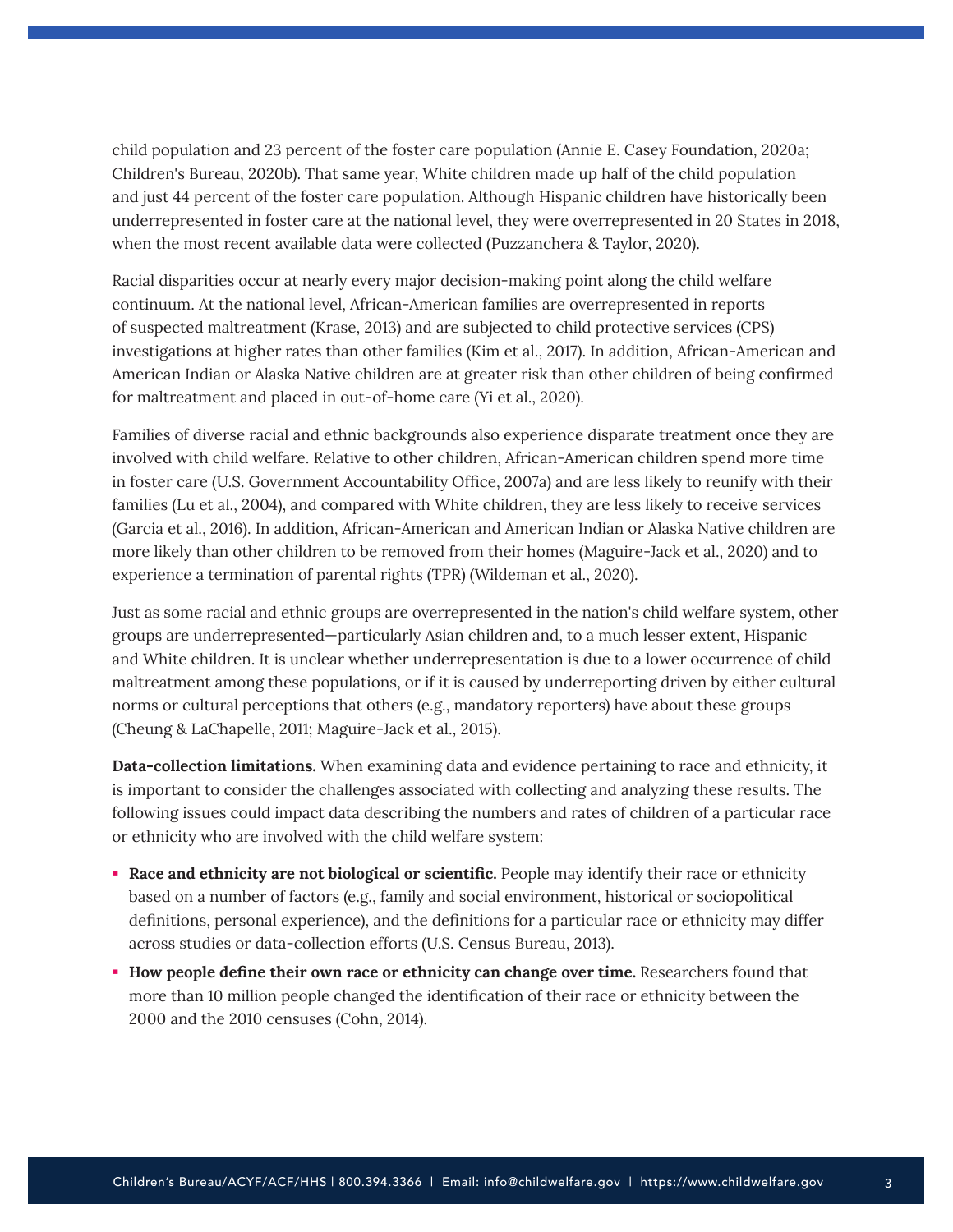- <span id="page-3-0"></span> **Administrative data on race and ethnicity may be incorrectly assumed by the recorder.** Without detailed assessment guidelines, recorders may rely on their own judgment when determining an individual's race or ethnicity—a scenario that can invite error. One study comparing the self-report race and ethnicity data of hospital patients against observational data found discrepancies in roughly two-thirds of cases (Polubriaginof et al., 2019). Identification during CPS intake can be especially problematic when determining whether children are American Indian or Alaska Native and thereby eligible for the Indian Child Welfare Act (ICWA) (Luth, 2016). Caseworkers often do not know to or do not routinely ask about Tribal affiliation, or they make assumptions about ancestry based on physical attributes (van Straaten & Buchbinder, 2011).
- **Recorder bias:** In some instances, child welfare caseworkers may refrain from formally assessing a child's race or ethnicity. For example, when determining ICWA eligibility, a caseworker might avoid determining or recording that a child has American Indian or Alaska Native heritage because the agency must then get handwritten documentation that the child has Tribal affiliation—a process that can incur extra work for the agency (Luth, 2016; T. Lidot, personal communication, February 16, 2021).

Despite these limitations, there is a wealth of data and analysis on this topic. For more information, see the following resources:

- National Council of Juvenile and Family Court Judges *[Disproportionality Rates for Children of Color](https://www.ncjfcj.org/wp-content/uploads/2017/09/NCJFCJ-Disproportionality-TAB-2015_0.pdf)  [in Foster Care](https://www.ncjfcj.org/wp-content/uploads/2017/09/NCJFCJ-Disproportionality-TAB-2015_0.pdf) (Fiscal Year 2015)*: Presents State-level data and national trends for disproportionality by race and ethnicity at various decision-making points along the child welfare continuum
- National Center for Juvenile Justice "Disproportionality Rates for Children of Color in Foster Care [Dashboard](https://ncjj.org/AFCARS/Disproportionality_Dashboard.aspx)": An interactive dashboard with disproportionality data by race and ethnicity for children in foster care, presented by State and fiscal year

# CONTRIBUTING FACTORS TO RACIAL DISPROPORTIONALITY AND **DISPARITY**

There are a variety of factors that may contribute to racial and ethnic disproportionality and disparity in the child welfare system. It is often difficult, however, to determine the particular aspects at either the system or the family and child level that have an effect and to what degree. Furthermore, the theories for why disproportionalities and disparities occur are, at times, conflicting. This may be due, in part, to demographic, practice, policy, and other differences at the national, State, and local levels and to the fact that this is an exceptionally complex issue. Furthermore, child welfare research has not historically utilized an antiracist approach and rarely includes the perspectives of those with lived experience. Keeping these conditions in mind, researchers in the field organize explanatory factors for racial disproportionality and disparity into the following overarching pathways (Boyd, 2015; Dettlaff & Boyd, 2021; Fluke et al., 2011):

Disproportionate and disparate needs of children of diverse racial and ethnic backgrounds, particularly due to higher rates of poverty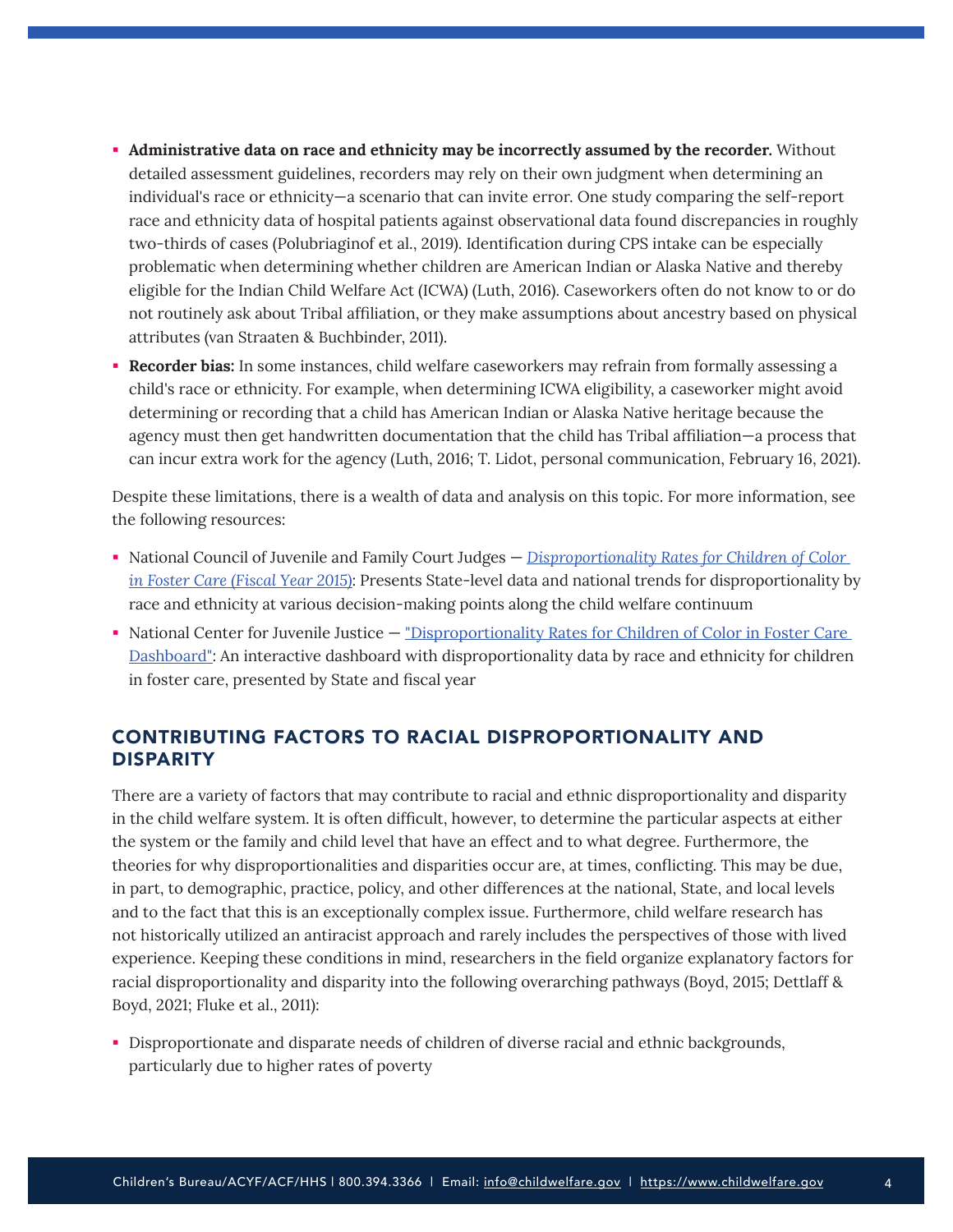- Racial bias and discrimination exhibited by individuals (e.g., caseworkers, mandated reporters)
- Child welfare system factors (e.g., lack of resources for families of diverse racial and ethnic backgrounds, caseworker characteristics)
- Geographic context, such as the region, State, or neighborhood
- Policy and legislation (e.g., lack of measures targeting the needs of children of diverse racial and ethnic backgrounds)
- Structural racism (e.g., historical policies and cultural dynamics)

#### DISPROPORTIONATE AND DISPARATE NEED

Children and families of diverse racial and ethnic backgrounds may have a disproportionate need for child welfare services due to a range of factors that put them at greater risk for being reported for child maltreatment—most notably, poverty. While poverty does not equate to abuse or neglect, it is a risk factor that can interfere with a parent's ability to care for their children by restricting access to basic needs, such as housing, food, and health care. The stress of living in economic deprivation can also affect parenting capacity, resulting in inconsistent discipline, the inability to respond to a child's emotional needs, or a failure to prevent or address potential safety risks (Duva & Metzger, 2011).

Research has firmly established an association between environmental (i.e., community or county) poverty and increased rates of substantiated child maltreatment (e.g., Eckenrode et al., 2014). Race contributes a level of complexity to this relationship. For example, national data on child maltreatment indicates that reporting rates for low-income White children are actually higher than for low-income Black or Hispanic children (Kim & Drake, 2018). Still, poverty is strongly related to minority status in the United States, with both African-American and American Indian or Alaska Native children being about three times more likely than White children to live in poverty (Annie E. Casey Foundation, 2020b). For more information on the complex empirical relationship between poverty and neglect, see *[Addressing Poverty as a Major Risk Factor in Child Neglect: Promising Policy](https://childhub.org/sites/default/files/addressing-poverty-as-a-major-risk-factor-in-child.pdf)  [and Practice](https://childhub.org/sites/default/files/addressing-poverty-as-a-major-risk-factor-in-child.pdf)*.

Professionals in the child welfare field have also posited that poverty and other vulnerabilities experienced by families of diverse racial and ethnic backgrounds may amplify their exposure to social services systems (e.g., financial or housing assistance), which may further increase their visibility to mandated reporters—a phenomenon often referred to as surveillance bias. Existing studies indicate that the effects of surveillance bias on reports of child abuse and neglect range from minimal (Chaffin & Bard, 2006; Drake et al., 2017) to nonexistent (Kim et al., 2018). However, there may be other consequences for families of diverse racial and ethnic backgrounds living in poverty that are subject to increased surveillance. For example, interviews conducted with African-American families living in an impoverished area of Chicago found that CPS neighborhood presence interfered with parental authority and fostered distrust among neighbors (Roberts, 2008). Furthermore, once families in need are involved with the child welfare system, they are often referred for services. This increases the number of entities surveilling them, thereby potentially fostering apprehension and thwarting service engagement (Fong, 2020).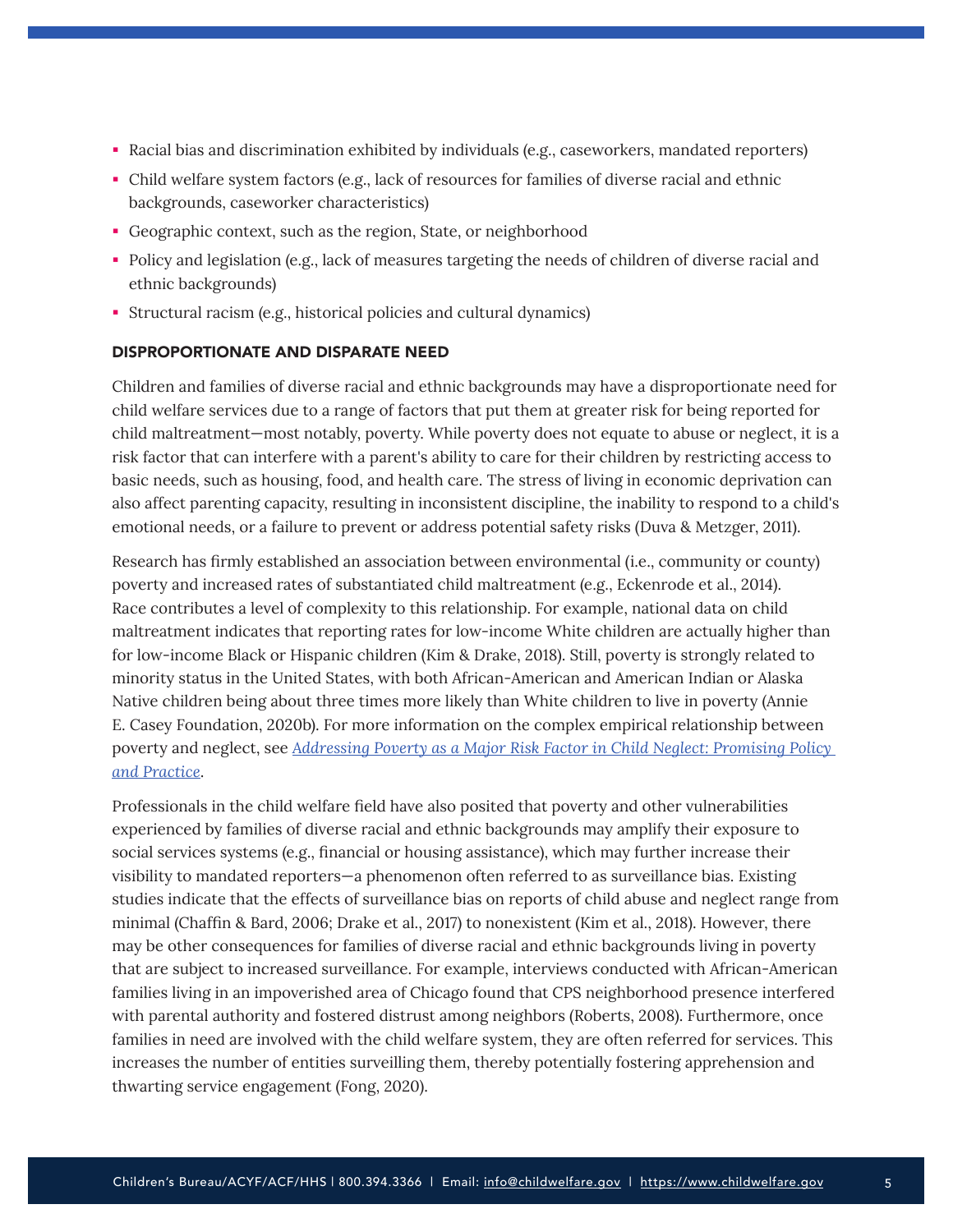#### RACIAL BIAS AND DISCRIMINATION

Human decision-making by mandated reporters, caseworkers, and other personnel may play a role in perpetuating poorer outcomes for families of diverse racial and ethnic backgrounds who come into contact with the child welfare system. With disparities occurring at every major decision-making point along the child welfare continuum, implicit racial bias (i.e., unconscious attitudes and beliefs) and explicit racial bias (i.e., overt acts of discrimination and prejudice) may impact families of diverse racial and ethnic backgrounds during reporting, investigation, substantiation, and out-of-home placement. Vague definitions of maltreatment and insufficient cultural responsiveness and cultural humility training for caseworkers allow subjectivity and bias to enter into case decision-making. Furthermore, families are often evaluated by individual caseworkers, rather than by committees that could mitigate bias through discourse (Beniwal, 2017).

A small body of research from the medical field supports the racial bias pathway in child welfare reporting. For example, an examination of drug-positive newborns found that African-American mothers were more likely than White mothers to be reported to CPS, despite the similarity of the overall health characteristics of their infants (Neuspiel et al., 1993). More recently, researchers found that children from diverse racial and ethnic backgrounds with head injuries were almost twice as likely to be reported for abusive head trauma than White children with similar symptoms (Hymel et al., 2018). However, an analysis of national-level child welfare data found that racial bias was not a largescale driver of disproportionality at the referral phase of the continuum (Drake et al., 2011). While additional research is still needed to explore the precise role of racial bias in child welfare decisionmaking, large-scale studies conducted in other fields indicate that implicit and explicit biases toward African Americans are widespread (Nosek et al., 2002) and that racial biases may impact decisionmaking in service provision (FitzGerald & Hurst, 2017).

#### CHILD WELFARE SYSTEM FACTORS

Characteristics of the child welfare system may affect the services and outcomes for children of different races and ethnicities (Fluke et al., 2011). Factors at the agency level—including organizational culture and infrastructure, institutional racism, resource availability, and disengagement from the community served—can impact the frequency and quality of service provision, which in turn shapes case outcomes for children from overrepresented racial and ethnic groups. For example, a review of the child welfare agencies serving Santa Clara and Fresno counties in California identified several institutional features that negatively impact Hispanic children and families (Center for the Study of Social Policy, 2016). Specifically, the analysis revealed that the agencies did not have enough bilingual workers to meet the language needs of the populations they served, and the surrounding community lacked proactive, preventive, and accessible services.

#### GEOGRAPHIC CONTEXT

When examining data on racial disproportionality and disparity, higher-level (e.g., national) trends may obscure differences that occur at lower levels. Findings from studies utilizing State-level data have confirmed that, while racial disproportionality exists nationwide, the populations impacted and the magnitude and types of disparity are unique to geographic location (U.S. Government Accountability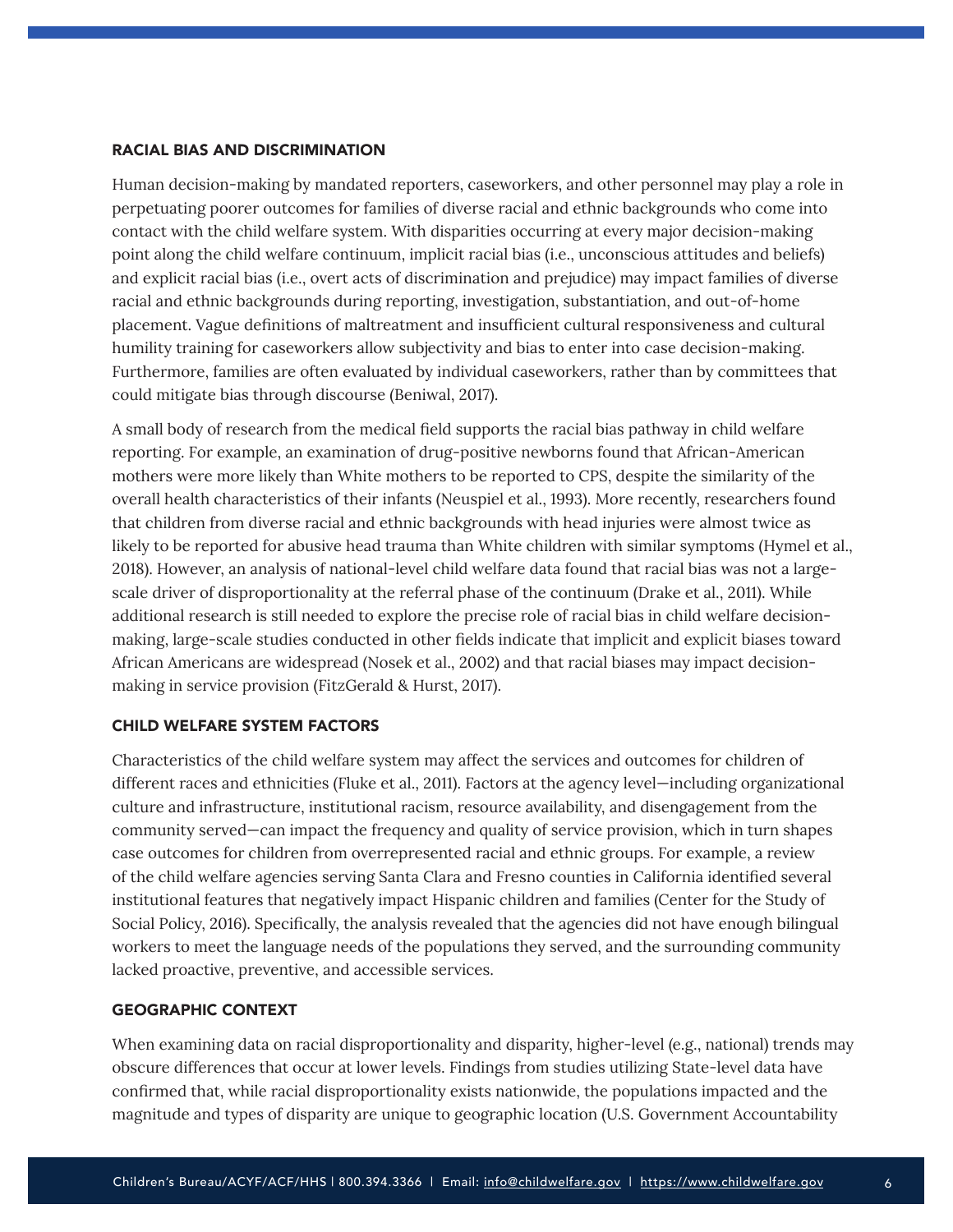Office, 2007b). Differences in disproportionality and disparity across geographies may reflect variations in child welfare policy and practice, historical circumstances, and a range of demographic, socioeconomic, and community factors found in specific regions across the country (Fluke et al., 2011). For example, one study found that African-American, Hispanic, and White children living in diverse neighborhoods are more likely to be reported to CPS than children of their same race or ethnicity living in homogenous neighborhoods (Klein & Merritt, 2014).

#### POLICY AND LEGISLATION

A lack of policies targeting the needs of families of diverse racial and ethnic backgrounds, along with the presence of policies that negatively target these families likely contribute to their increased involvement with the child welfare system. One important example of child welfare legislation that falls into this category is the Adoption and Safe Families Act (ASFA), which calls for timely permanency planning for children by requiring States to file for the TPR for any child who has been in foster care for 15 of the most recent 22 months. This legislation may disproportionately affect families of diverse racial and ethnic backgrounds who struggle to reunify due to a lack of resources, unavailable or inaccessible services, and barriers to kinship care placements (White, 2006). ASFA may be especially harmful to the many children in the United States who are impacted by parental incarceration—a circumstance that disproportionately impacts African-American families. With the average prison sentence spanning more than 1 year, fast TPR timelines are often a significant barrier to reunification. For an indepth look at the impact of ASFA on casework practice with specific populations, see the Urban Institute's *[Intentions and Results: A Look Back at the Adoption and Safe Families Act](https://affcny.org/wp-content/uploads/IntentionsandResults.pdf)*.

#### STRUCTURAL RACISM

Structural racism is the result of the accumulation of historical and cultural factors that have allowed racial inequities to endure and adapt over time. It is embedded in public policies, institutional practices, cultural representation, and other norms within and outside of the child welfare system, and it continues to shape modern-day determinants of well-being for families of diverse racial and ethnic backgrounds—including their disproportionate risk for child maltreatment (Dettlaff & Boyd, 2021). Some enduring consequences of structural racism include racial profiling in policing, disproportionate criminal sentencing, and poorer mental and physical health outcomes.

One example that shows how structural racism can be linked to child maltreatment involves the systematic exclusion of African-American families from home ownership. This exclusion can be traced back to housing policies enacted under the New Deal, when the Federal Housing Administration (FHA) refused to insure mortgages in African-American neighborhoods, a policy called redlining (Gross, 2017). The FHA also issued a requirement that the suburban subdivisions that the organization was subsidizing must be off limits to African-American families. These policies have had a long-lasting impact on economic inequities, in part because African-Americans have historically been forced to live in higher-poverty areas and because homeownership is a key means of building family wealth. Poverty, in turn, is a well-established risk factor for child maltreatment (Dettlaff & Boyd, 2021). For an indepth look at structural racism in the child welfare system, see "[Racial Disproportionality and Disparities in](https://journals.sagepub.com/doi/full/10.1177/0002716220980329)  [the Child Welfare System: Why Do They Exist, and What Can Be Done to Address Them?](https://journals.sagepub.com/doi/full/10.1177/0002716220980329)"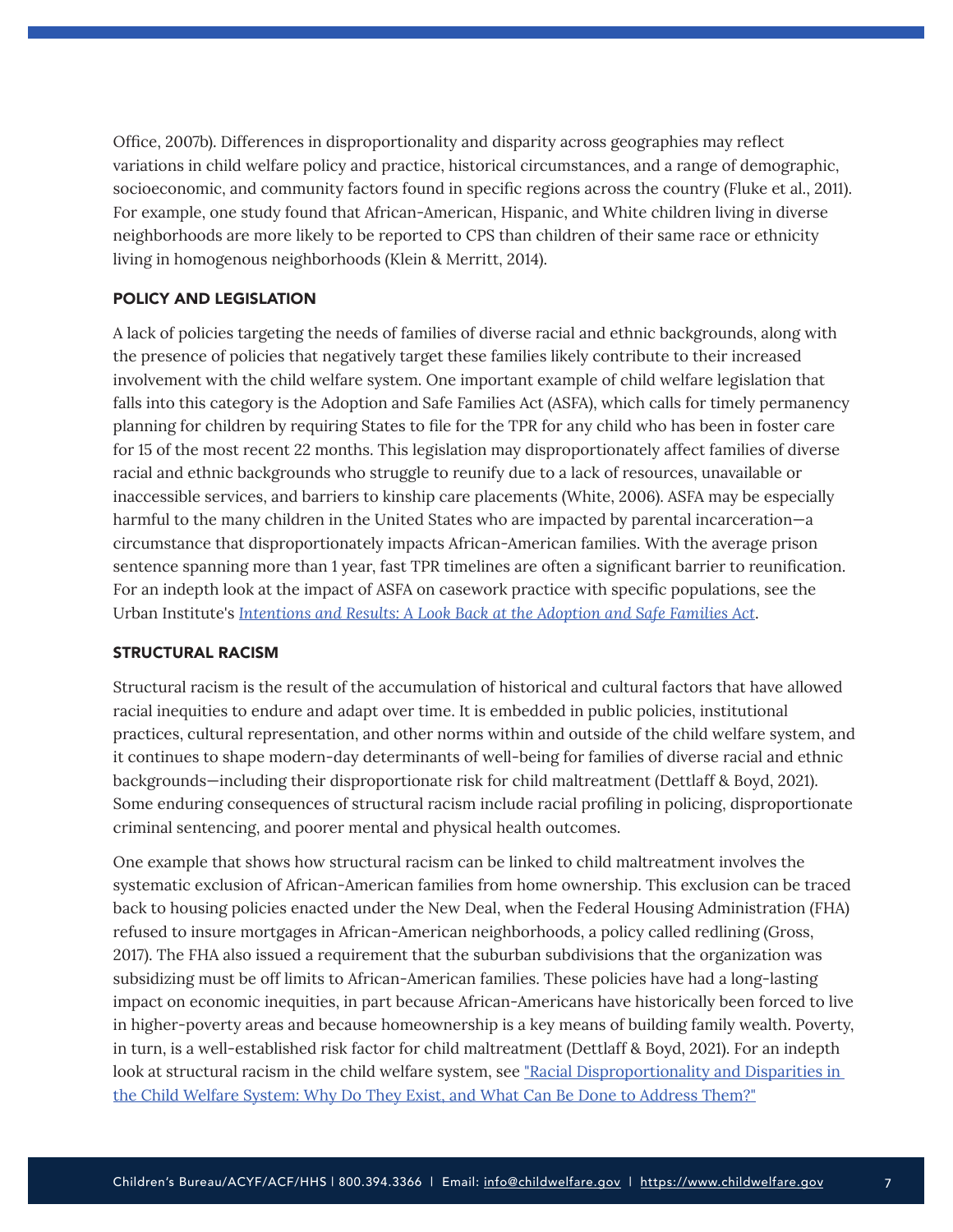# <span id="page-7-0"></span>SYSTEMWIDE STRATEGIES TO ADDRESS RACIAL DISPROPORTIONALITY AND DISPARITY

The process of addressing racial disproportionality and disparity in child welfare should start at the systems level. It is critical for agencies to understand the root causes of these issues in their jurisdictions and to address systemwide challenges in order to lay the groundwork for effective casework practice. There are a number of promising practices for addressing disproportionality and disparity that can be implemented throughout the child welfare system and applied across multiple stages of the service continuum.

#### Measuring Racial Disproportionality and Disparities in Child Welfare Systems

Racial disproportionalities and disparities are often driven by a range of factors related to demographics, casework practice, and agency policy. To determine the best strategies for addressing these issues at the local level, agencies should examine data sources on their service population (e.g., agency, educational, probational, and/or Tribal data) to illuminate how key decision-making points along the continuum are impacting children of diverse racial and ethnic backgrounds. Disaggregating agency data is a critical first step in analysis. This process involves breaking down datasets by key variables (e.g., race, ethnicity, ICWA eligibility) to expose trends that may be obscured by aggregated statistics.

For an indepth look at how disaggregating data can improve outcomes for children of diverse racial and ethnic backgrounds, see the Annie E. Casey Foundation's *[By the Numbers: A Race for Results Case](https://www.aecf.org/resources/a-race-for-results-case-study-2/)  [Study: Using Disaggregated Data to Inform Policies, Practices and Decision-Making](https://www.aecf.org/resources/a-race-for-results-case-study-2/)*.

Once data are disaggregated, agencies can hone in on the decision-making points where disparities occur by using metrics such as the disparity index and the relative rate index—calculations explained in detail by the Annie E. Casey Foundation in the following companion works: *[A Child Welfare Leader's](https://www.aecf.org/resources/10-practices-part-one/)  [Desk Guide to Building a High-Performing Agency: 10 Practices Part One](https://www.aecf.org/resources/10-practices-part-one/)* and *[10 Practices Part Two:](https://www.aecf.org/resources/10-practices-part-two/)  [Making the Business Case: Research and References for 10 Practices and Appendices](https://www.aecf.org/resources/10-practices-part-two/)*. Pinpointing disparities along the child welfare continuum—and doing so on a continuous basis—allows agencies to develop targeted practice and policy solutions that are tailored to the culture, strengths, and challenges of specific communities.

It is important to note that any data analysis conducted by an agency should draw on the expertise of the impacted population—those with lived experience. Agencies should collaborate with these families impacted by racial disproportionality and disparity in order to inform the development of research questions, data-collection methods, and approaches for interpreting their findings. The goal for this type of collaboration is for the agency to develop a more nuanced understanding of the problems and their root causes and to engage in collective efforts to design and sustain strategies to address them.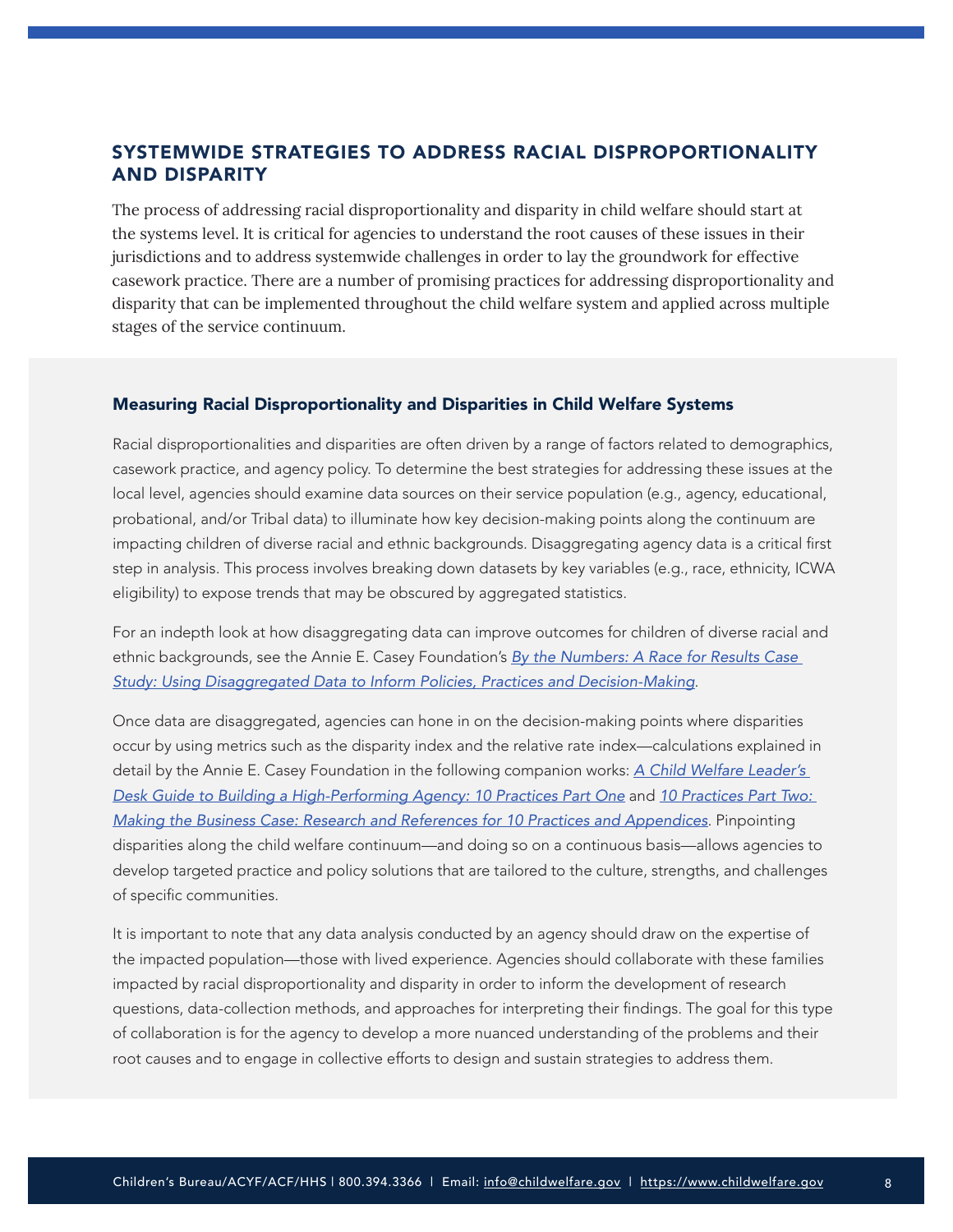**Agency policy review and revision.** Reviewing agency policies on a regular basis can ensure that child welfare practice supports equity for all children and families. Agencies can take the following steps when examining their policies and practices in terms of racial and ethnic equity (Derezotes, 2006; T. Lidot, personal communication, February 16, 2021):

- Invest in assessments, training, and technical assistance for cultural responsiveness.
- Develop ways to measure racial equity in agency programs and outcomes.
- Identify and track agency goals by racial and ethnic groups.
- Determine the unique needs of children and families of diverse racial and ethnic backgrounds and identify practices that will better serve them.
- Involve members of impacted communities in the review and revision process.

Formal operational structures, such as task forces or committees, can greatly assist efforts to assess how agency policies affect disproportionality and disparities and to enact system changes. A review of racial equity efforts across the country found that these structures were most successful when there were operated out of, or reported directly to, the executive leader's office, as well as when they engaged other institutions and community members (Miller & Esenstad, 2015). The following are examples of State and local efforts:

- *[Fresno County Department of Social Services: Confronting Racial Inequities and Disproportionality to](https://cssp.org/wp-content/uploads/2018/08/IA-Fresno-Case-Study-web.pdf)  [Improve Child Welfare Outcomes for Children & Families](https://cssp.org/wp-content/uploads/2018/08/IA-Fresno-Case-Study-web.pdf)*
- [Fairfax County, Virginia:](https://www.fairfaxcounty.gov/topics/one-fairfax) "One Fairfax" countywide plan
- **[Indiana Disproportionality Committee](https://indianadisproportionalitycommittee.weebly.com/)**
- Texas Center for Elimination of Disproportionality and Disparities (Although the center is now [closed, its website was still active as of February 2021.\)](https://www.texasdispro.com/the-center.html)

To assist agencies that are experiencing challenges around assessing disproportionality, the National Association of Public Child Welfare Administrators (NAPCWA) developed the Disproportionality Diagnostic Tool (see the [NAPCWA Resources](https://aphsa.org/NAPCWA/Resources.aspx?WebsiteKey=3907a981-7e36-4bae-941f-260715e6e50d) section of the American Public Human Services Association website), which allows users to identify gaps, areas for improvement, and agency strengths that can support equitable representation. Additionally, the Center for the Study of Social Policy partners with child welfare agencies to perform institutional analyses, which assess contributing factors to disproportionality and disparity at various levels, including a system's theories, practices, policies, and procedures. The institutional analysis process also identifies opportunities to improve and mobilize interagency collaboration within the served community. To learn more, visit the [Institutional Analysis](https://cssp.org/our-work/project/institutional-analysis/) section of the Center for the Study of Social Policy website.

**Statewide legislation and policy.** Federal policy allows States a high degree of flexibility in the development of their child welfare policies; therefore, legislation and policies can be shaped to address systemic issues and meet the needs of children and families of diverse racial and ethnic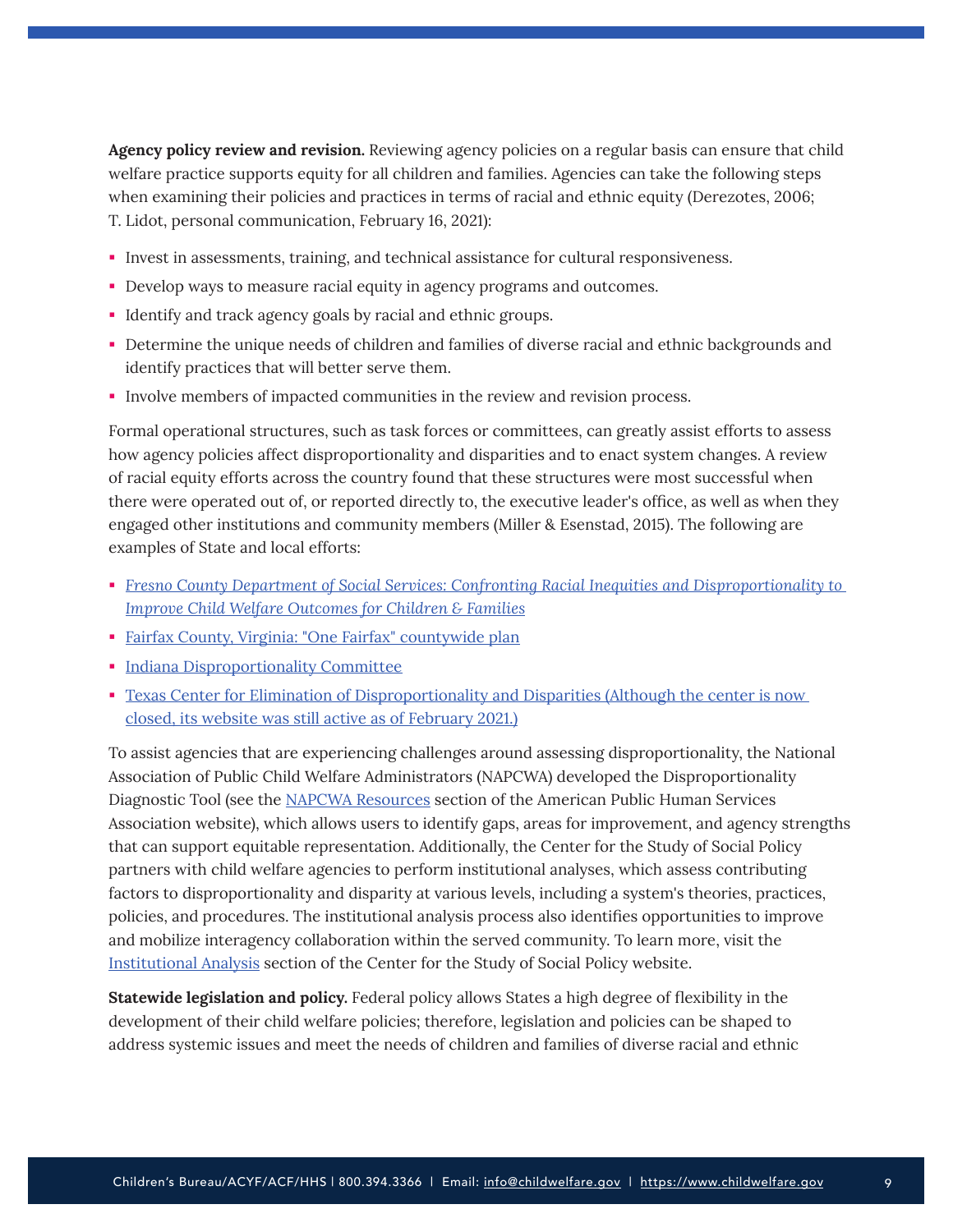backgrounds (Martin & Connelly, 2015). States can take the following steps toward developing legislation and policies that ensure all families have access to the services and supports needed to keep children safely at home:

- Research practices and programs and release findings to the public. Published findings will ensure that policies and programs that are effective at reducing disproportionalities and disparities are labeled as "evidence based" and can be tailored for multiple jurisdictions.
- Invest in early interventions. Services and supports designed to target issues that disproportionately impact children and families of diverse racial and ethnic backgrounds (e.g., poverty, incarceration) may be especially effective at preventing child welfare involvement for these families.
- Encourage and support cross-system collaboration. Prioritize diverse partnerships within child welfare and between child welfare and other public systems.
- Create community councils to review institutional policies and practices that are negatively impacting families of diverse racial and ethnic backgrounds and contributing to disproportionalities and disparities.
- Increase investments in reunification services, particularly in communities with children and families of diverse racial and ethnic backgrounds.
- Promote a range of permanency options, such as Tribal customary adoptions and the reinstatement of parental rights that have been terminated.
- Prioritize quality legal representation and court oversight, as the legal process can be intimidating for families—especially those from diverse racial and ethnic backgrounds, who have disproportionate contact with the justice system.
- Develop a culturally responsive and diverse workforce. Create legislation that mandates targeted recruitment efforts and cultural responsiveness training.

In addition to adapting these policies, States must ensure that existing policies are being implemented in a manner that supports the well-being of children and families of diverse racial and ethnic backgrounds. For more information on these approaches, including funding strategies and examples of States that have implemented them, see *[Achieving Racial Equity: Child Welfare Policy Strategies to](https://cssp.org/wp-content/uploads/2018/08/achieving-racial-equity-child-welfare-policy-strategies-improve-outcomes-children-color.pdf)  [Improve Outcomes for Children of Color](https://cssp.org/wp-content/uploads/2018/08/achieving-racial-equity-child-welfare-policy-strategies-improve-outcomes-children-color.pdf)* by the Center for the Study of Social Policy.

**Interagency, community, and Tribal partnerships.** Racial disproportionality and disparities in child welfare do not occur in a vacuum but often reflect other societal dynamics. Child welfare agencies can join forces with other community-based entities (e.g., juvenile justice, minority affairs, mental health and substance use services) to hold collaborative stakeholder meetings and trainings that address racial disproportionality and disparities in the child welfare and other local systems. Jurisdictions can also take a systems-of-care approach to service delivery that builds on interagency partnerships to create an integrated and streamlined process for meeting the needs of families of diverse racial and ethnic backgrounds. For more information, visit Information Gateway's [Systems of Care](https://www.childwelfare.gov/topics/management/reform/soc/) web section.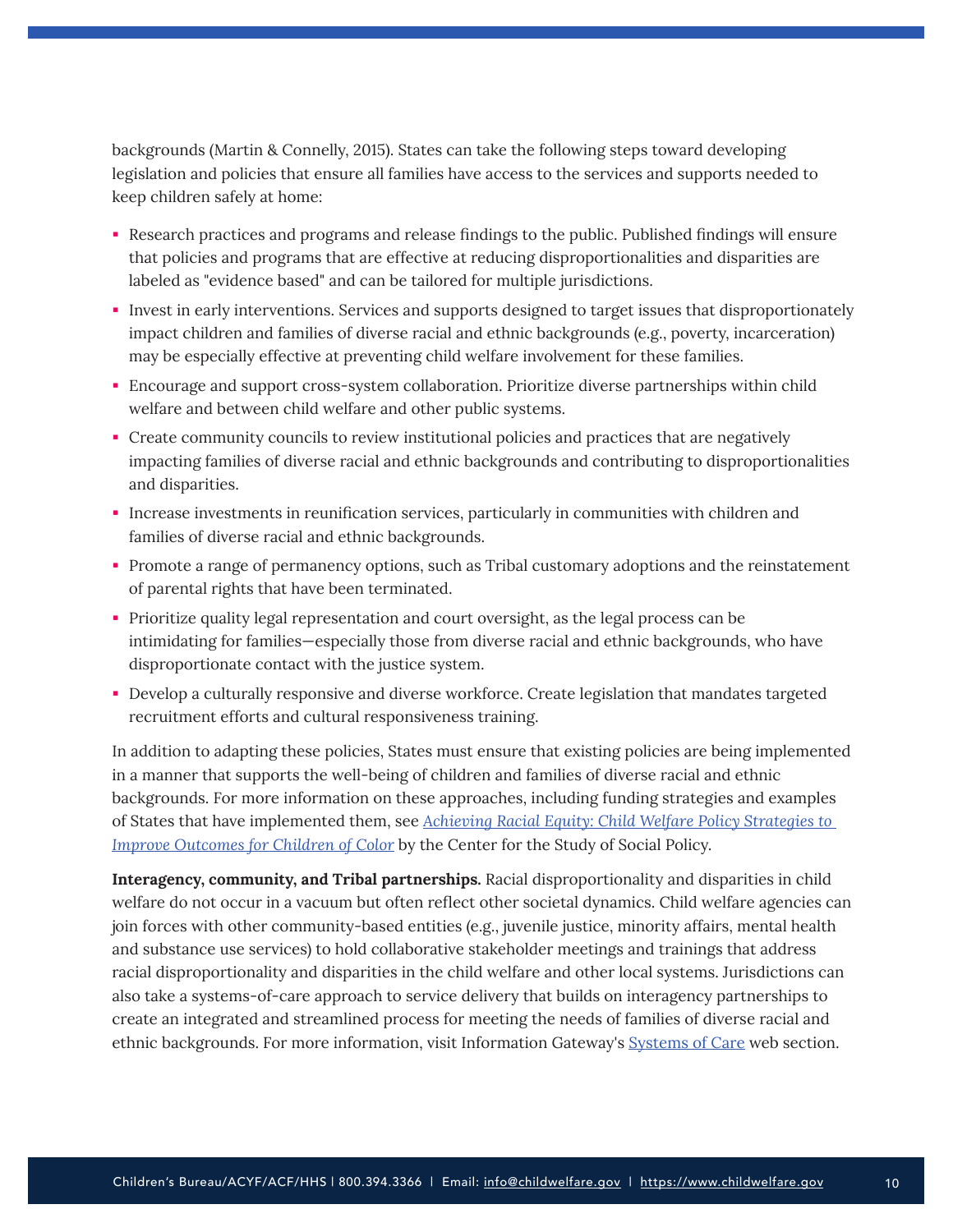Forming partnerships with community- and faith-based organizations can also help child welfare agencies take a more encompassing approach. Agencies and organizations may be able to work together to establish councils or other communitywide bodies (e.g., citizen review boards, foster care review boards, youth advisory boards, continuous quality improvement committees) that regularly meet to respond to issues regarding disproportionality. These groups can address the issue as a whole or concentrate on specific aspects of disproportionality and disparities, such as hiring practices or foster family recruitment. A regular review process can help ensure that programs and connected services are delivered in a culturally responsive and linguistically appropriate manner.

Interagency and community collaboration efforts should include representation from groups that are overrepresented in the child welfare system. These approaches may make child welfare services more accessible to those who need them, educate other social service providers about child welfare, enhance child welfare staff's understanding of particular racial and ethnic groups, build trust, and demonstrate the agency's commitment to finding homes for children within the community.

When working with Tribes, it is important for State and local child welfare agencies to understand Tribal sovereignty (i.e., self-governance) within the relationship between the two agencies. ICWA allows for the formation of Tribal-State agreements, which often serve to improve ICWA compliance and outcomes for American Indian and Alaska Native children, and to increase Tribal access to Federal child welfare funding. Having these Tribal-State agreements in place increases the ability of Tribes and States to provide culturally relevant services to American Indian and Alaska Native children and allows Tribes access to the additional funding needed to administer their own programs and provide services to their community members (Martin & Connelly, 2015). For information on existing Tribal-State agreements, see *[A Survey and Analysis of Tribal-State Indian Child Welfare Act](https://www.indian-affairs.org/uploads/8/7/3/8/87380358/icwa_tribal-state_agreements_report.pdf)  [Agreements: Including Promising Practices](https://www.indian-affairs.org/uploads/8/7/3/8/87380358/icwa_tribal-state_agreements_report.pdf)* by the Association on American Indian Affairs.

**Diverse and culturally competent workforce.** According to the most recent available data, 58 percent of child welfare social workers are White, 24 percent are African American, 15 percent are Hispanic, and 4 percent are another race or ethnicity (Dolan et al., 2011). Although it is neither possible nor necessarily desirable to match all caseworkers and clients by race or ethnicity, child welfare staff who share or understand the culture or language of a particular family may have a better comprehension of the family's background and needs. Therefore, hiring a diverse staff, particularly one that mirrors the racial and ethnic composition of the community served, can help with family engagement and reduce opportunities for cross-racial misunderstandings or tensions.

A culturally competent workforce acknowledges the importance of culture, has the capacity for cultural self-assessment, recognizes the dynamics resulting from cultural differences, strives for the expansion of cultural knowledge, and adapts services to meet culturally unique needs (Cross et al., 1989). Family practices that might be seen as abusive or neglectful by mainstream standards may have a cultural component that would define them differently by a caseworker of a different background. Commonly encountered cases involve different cultural views of corporal punishment and parents' rights to discipline their children as they see fit. In cases in which children are being harmed, the role of agencies is to honor the intentions while educating the parents about the laws and reasons behind the laws and helping them identify other approaches.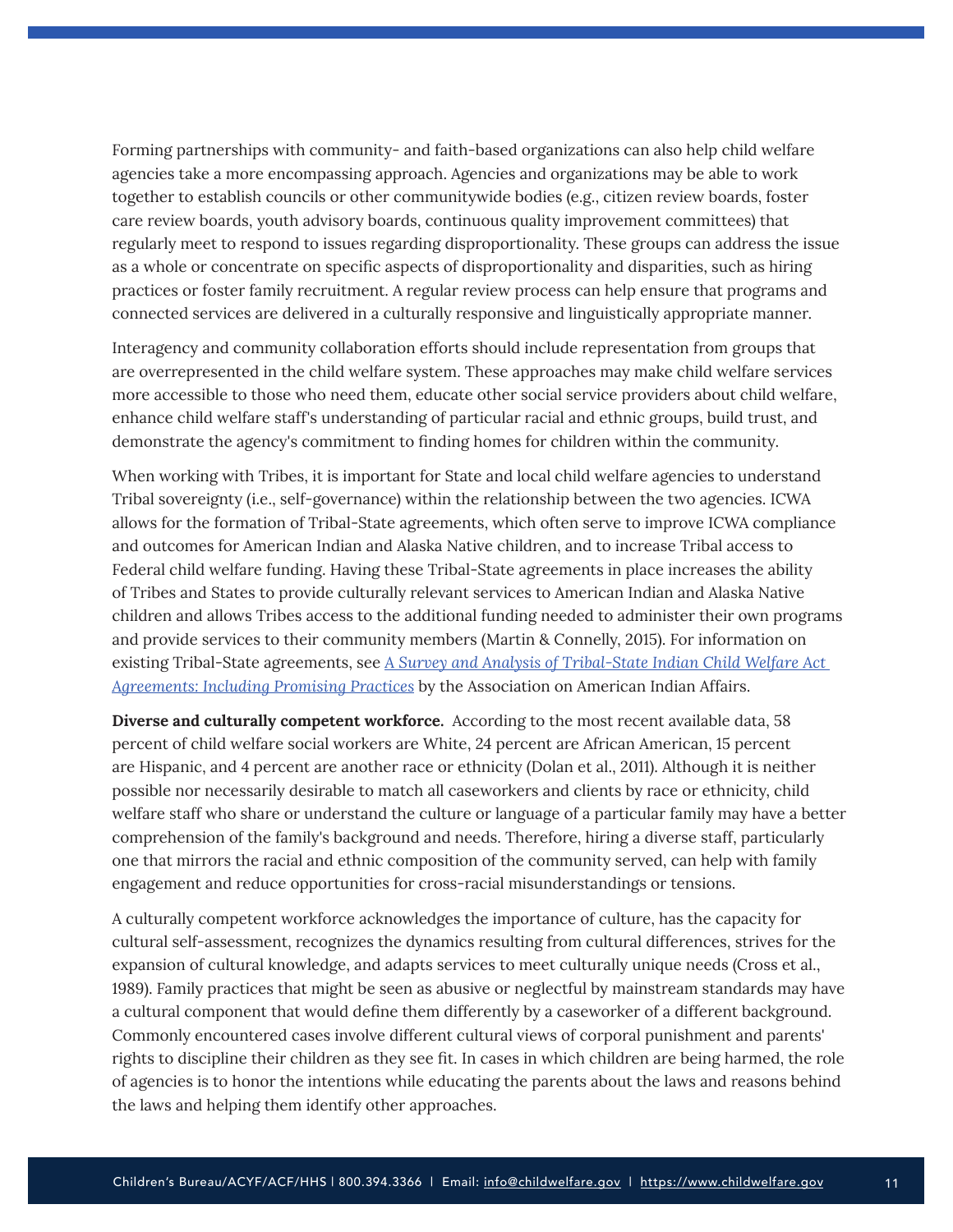Cultural responsiveness training is essential for all staff regardless of their racial and ethnic background, as biases related to other factors (e.g., socioeconomic status, parent marital status) may also impact decision-making in casework. Training for child welfare staff can include guidance on disproportionality and disparity, institutional racism, and identifying personal biases and their impact (Lancaster & Fong, 2015). Some organizations offer training on culturally competent practice with specific groups, including the [Center for Regional and Tribal Child Welfare Studies](https://cehsp.d.umn.edu/departments-centers/departments/social-work/center?mobile=) at the University of Minnesota Duluth, which trains both indigenous and nonindigenous child welfare caseworkers on practice within Tribal communities. While training is a key first step to enhanced agency practice, it is also important to support the transfer of learning in order to ensure that staff apply the training concepts to their jobs.

#### Test Your Biases

To understand how racial biases operate within the child welfare system, it is important for individuals operating within the system to understand the nature of their own biases. Implicit association tests measure attitudes and beliefs that people may be unaware of. You can explore your own biases by taking a free test on the **Project Implicit** website.

One training frequently used in the field is the Undoing Racism workshop, developed by the [People's](https://www.pisab.org/)  [Institute for Survival and Beyond.](https://www.pisab.org/) This training helps participants better understand racism and its impact on institutions and their own work, as well as how to lessen racism within systems. Studies of this training in the Kentucky child welfare system found high participant satisfaction with the training and that 80 to 90 percent of participants reported in a follow-up that they had transferred the learning to practice by attempting to or actually bringing about changes in their organization (Curry & Barbee, 2011).

For additional information, resources, and trainings on cultural responsiveness for child welfare professionals, see the following resources:

- [Racial Equity Resources](https://ncwwi.org/index.php/resourcemenu/racial-equity) (National Child Welfare Workforce Institute)
- **[Implicit Racial Bias 101: Exploring Implicit Bias in Child Protection](https://kirwaninstitute.osu.edu/implicit-bias-101) (Kirwan Institute for the Study** of Race and Ethnicity)
- *[inSIGHT: A Workshop on Implicit Racial Bias for Child Protection](https://cssp.org/resource/insight-a-workshop-on-implicit-racial-bias-for-child-protection/)* (Alliance for Racial Equity at the Center for the Study of Social Policy)
- [Cultural Responsiveness](https://friendsnrc.org/prevention/cultural-responsiveness/) (FRIENDS National Center for Community-Based Child Abuse Prevention)
- [Cultural Competency and Diversity Publications and Resources](http://www.centerforchildwelfare.org/CulturalCompetencyDiversityPub.shtml) (Florida's Center for Child Welfare)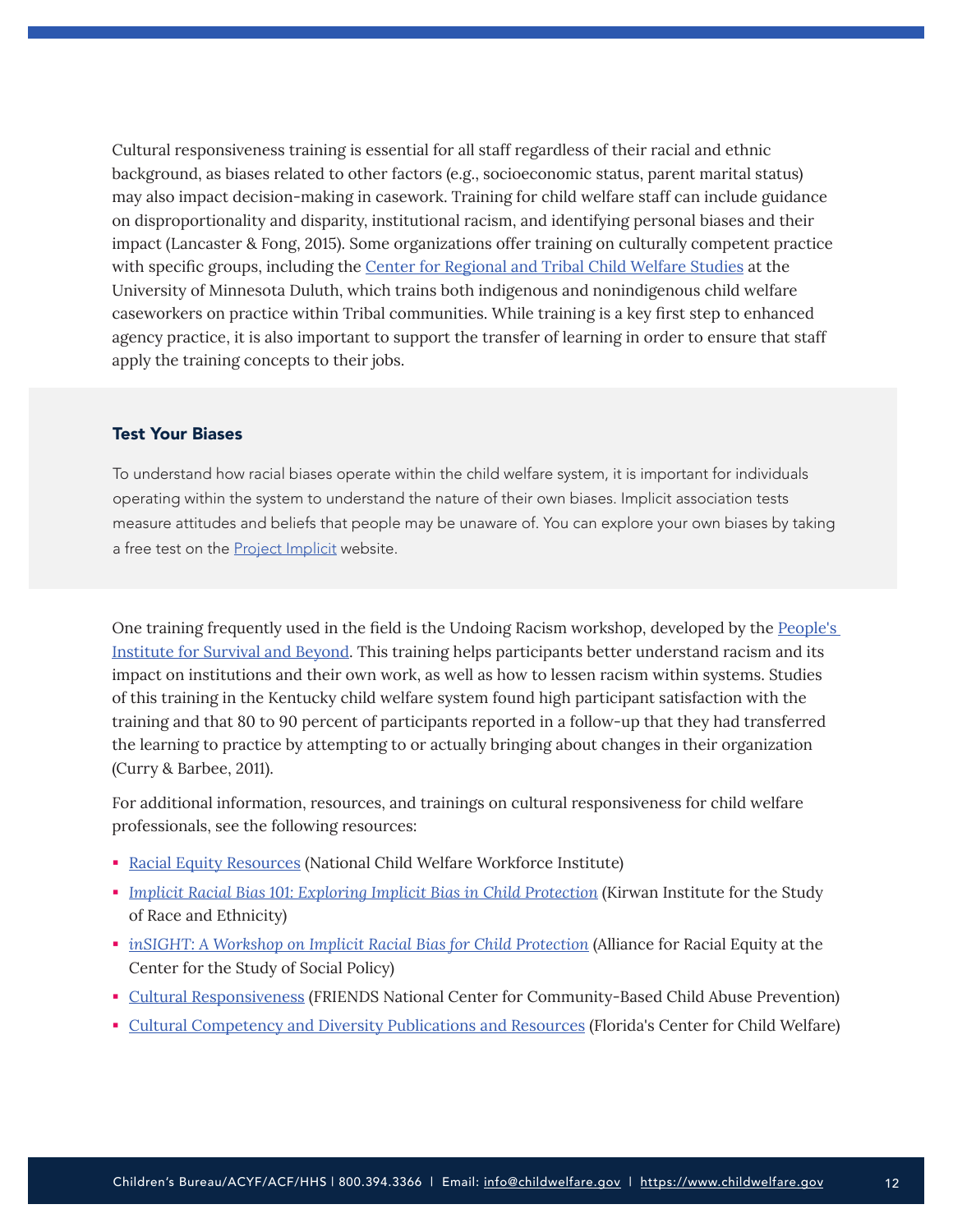# <span id="page-12-0"></span>CASEWORK STRATEGIES TO ADDRESS RACIAL DISPROPORTIONALITY AND DISPARITY

The casework strategies used to address disproportionality and disparity in the child welfare system are often the same strategies used to improve outcomes for all children and families; however, agencies are beginning to explore more deliberate, antiracist approaches to practice. Agencies and caseworkers should employ strategies that are specific to the disproportionalities and disparities present in their jurisdictions, both in terms of the racial and ethnic groups that are impacted and the points in the child welfare process at which those differences are apparent. This section describes strategies that can be employed at various points along the service continuum (i.e., prevention, reporting, screening and assessment, service provision, permanency in a child welfare case).

#### PREVENTION SERVICES

Prevention services in child welfare are designed to support families and build their protective factors while eliminating risk factors that may lead to child abuse and neglect or the separation of children from their families. The child welfare field is increasingly joining partners to invest in prevention services that improve family well-being and decrease reliance on the more intensive and potentially traumatic interventions required once families are in the system (e.g., foster care). This shift has been accelerated in part by the Title VI-E Prevention Services Program, as amended by the 2018 Family First Prevention Services Act, which allows States to be reimbursed for evidencebased prevention services. Effective prevention services focus on increasing the overall well-being of children and families by building resiliency, parenting capacity, and protective factors. Concrete supports such as housing services and financial resources (e.g, increases to the minimum wage) (Freisthler, 2014; Raissian & Bullinger, 2017), home visiting programs (Olds et al., 1997), and in-home services (Kirk & Griffith, 2008) may be especially beneficial for at-risk families.

**Concrete supports.** The second National Survey of Child and Adolescent Well-Being revealed that nearly a quarter of families who came into contact with the child welfare system between 2008 and 2009 had trouble paying for basic necessities (Casanueva et al., 2011). Because poverty disproportionately impacts families of diverse racial and ethnic backgrounds, providing access to concrete supports may impact racial disproportionality in the child welfare system. While agencies often have limited resources to respond to ongoing economic need, partnerships between child welfare and other community systems can bring together the often-isolated resources that exist within many jurisdictions. For instance, the Connecticut Department of Children and Families collaborates with State partners, community agencies, and service providers to help families who come in contact with the child welfare system find stable housing. For additional examples of jurisdictions that are accessing concrete supports through community partnerships, see the Center for the Study of Social Policy's *[Prevent, Protect & Provide: How Child Welfare Can Better Support Low-](http://childwelfaresparc.org/wp-content/uploads/2014/08/Prevent-Protect-Provide-Brief.pdf)[Income Families](http://childwelfaresparc.org/wp-content/uploads/2014/08/Prevent-Protect-Provide-Brief.pdf)*.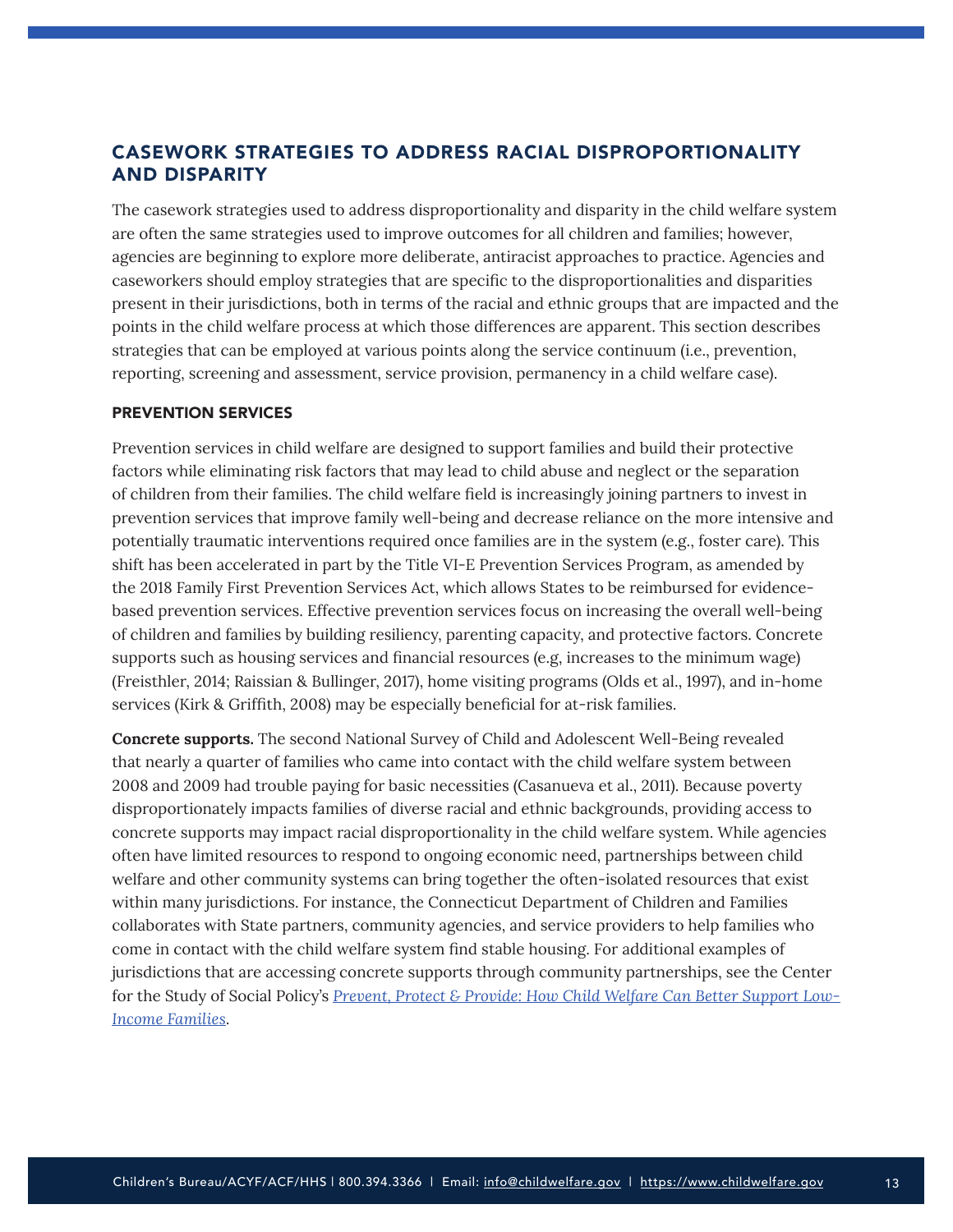**Home visiting programs.** At-risk parents or expectant parents participating in home visiting programs are visited in their homes by professionals or paraprofessionals who provide support, education, training, and resources. One of the best-documented home visiting programs is the [Nurse-Family Partnership](https://www.nursefamilypartnership.org/). This program, which involves nurses visiting families during their children's infancy, has demonstrated positive outcomes for low-income African-American families, including a decreased likelihood of preventable child mortality (Olds et al., 2014). Another evidence-based program, [SafeCare](https://safecare.publichealth.gsu.edu/), has been shown to reduce child welfare recidivism among indigenous families (Chaffin et al., 2012). For more information on home visiting, including additional programs, see Information Gateway's [Home Visiting](https://www.childwelfare.gov/topics/preventing/prevention-programs/homevisit/) web section.

**In-home services.** In-home services are a continuum of prevention-related services to help strengthen children and families who are reported to CPS for possible child abuse or neglect or who are deemed at risk for maltreatment. The term "in-home" refers to the location where the child and family are residing and not necessarily to the place where services are delivered. North Carolina's Family Preservation Services, which incorporates characteristics of the successful [Homebuilder's model](http://www.institutefamily.org/programs_IFPS.asp), is one evidencebased in-home services program that has demonstrated success for families of diverse racial and ethnic backgrounds. A study showed that this intensive, strengths-based crisis intervention program reduced out-of-home placements for children of diverse racial and ethnic backgrounds (Kirk & Griffith, 2008). To learn more about effective programs, visit Information Gateway's [In-Home Services to Strengthen](https://www.childwelfare.gov/topics/supporting/inhome/)  [Children and Families](https://www.childwelfare.gov/topics/supporting/inhome/) web section.

The FRIENDS National Center for Community-Based Child Abuse Prevention developed *[Introduction to](https://friendsnrc.org/prevention/cultural-responsiveness/)  [Cultural Responsiveness: A Training Tool](https://friendsnrc.org/prevention/cultural-responsiveness/)* to help prevention program coordinators train their staff in culturally responsive service delivery.

#### REPORTING

Most families first come into contact with the child welfare system due to a report of suspected maltreatment. Therefore, ensuring that racial and ethnic biases are eliminated from a reporter's decisionmaking process may help reduce racial disproportionality and disparity in the system. At the national level, children of diverse racial and ethnic backgrounds are overrepresented in reports of suspected maltreatment by all groups of reporters, as categorized in the National Child Abuse and Neglect Data System (Krase, 2013).

Mandatory reporters—those in designated professions who are mandated by law to report child maltreatment—would benefit from detailed guidelines that expand upon the brief checklist that often outlines criteria for reporting child abuse and neglect. They may also need enhanced training, including instruction on the distinctions between poverty and neglect, guidance on racial bias and cultural responsiveness, and information on any cultural practices specific to their region that may be misconstrued as maltreatment. At the agency level, States should evaluate whether legislation and policies related to mandated reporting promote equity. They should also consider how these mandatory reporters can connect families to services and supports, where appropriate, rather than to CPS.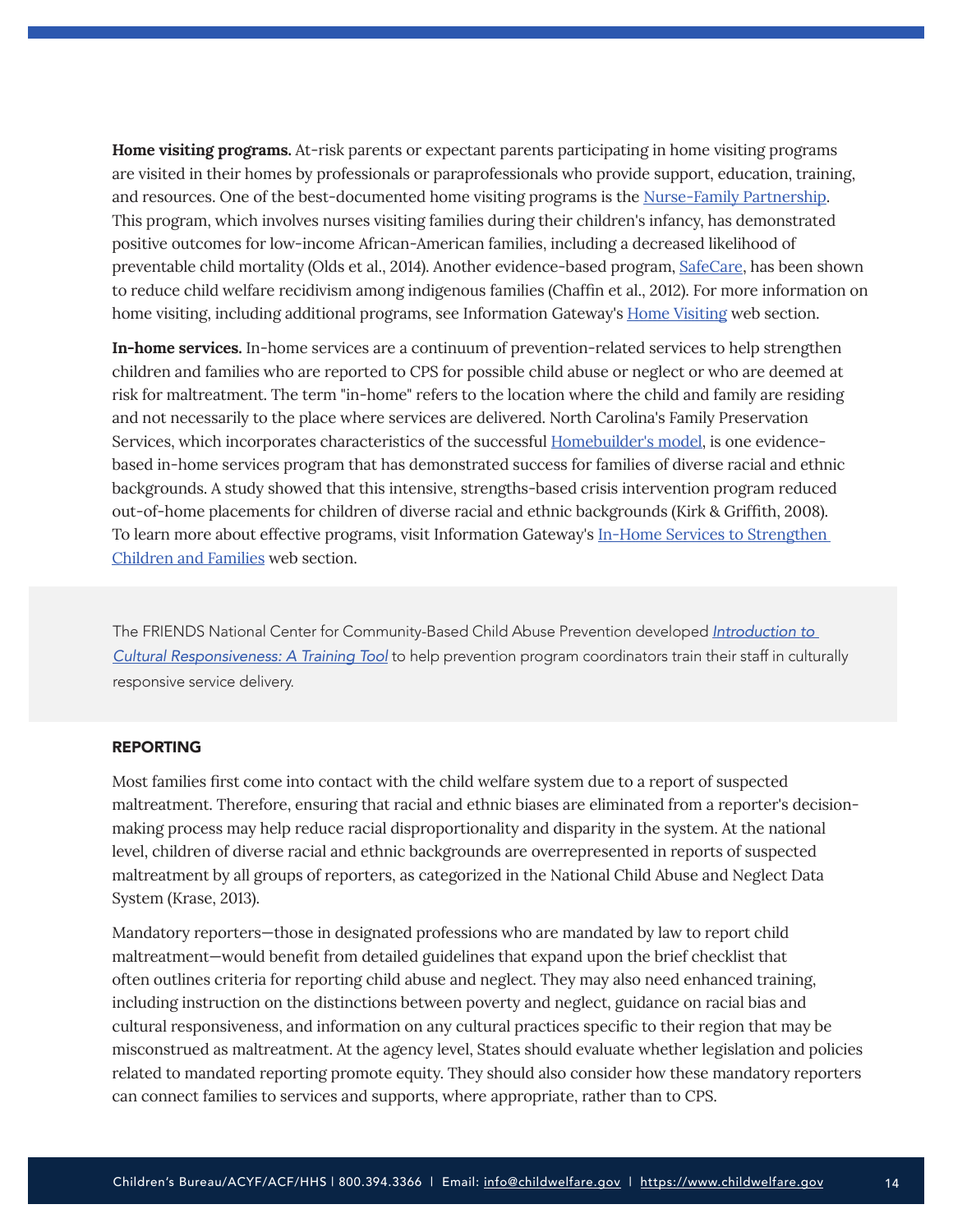To see the mandatory reporter trainings currently available in each State, visit Information Gateway's State [Training Resources for Mandatory Reporters of Child Abuse and Neglect](https://www.childwelfare.gov/organizations/?CWIGFunctionsaction=rols:main.dspList&rolType=Custom&RS_ID=162&rList=ROL) web section. In the absence of State-specific racial bias trainings, mandatory reporters can take *[Implicit Racial Bias 101: Exploring](https://kirwaninstitute.osu.edu/implicit-bias-101)  [Implicit Bias in Child Protection](https://kirwaninstitute.osu.edu/implicit-bias-101)*, which offers an introduction to how biases can impact decision-making in child protection and challenges users to confront their own biases.

#### SCREENING AND ASSESSMENT

Families of diverse racial and ethnic backgrounds are significantly more likely than White families to be subjected to a CPS investigation (Kim et al., 2017) and substantiated for child abuse or neglect following a child maltreatment assessment (Yi et al., 2020). Many factors can impact the decisions made during screenings and assessments, and agencies should examine how case and caseworker characteristics, agency policies, and screening criteria affect children of different races and ethnicities.

**Assessment tools.** The use of risk assessment tools can help guide caseworkers in assessing families on safety and risk issues and remove error from the decision-making process. Caseworkers who have detailed, culturally relevant guidelines about what constitutes maltreatment may have an easier time controlling bias. In addition, because poverty disproportionately affects communities with families of diverse racial and ethnic backgrounds, a critical step toward reducing racial disproportionalities in the child welfare system involves agencies issuing guidance and using assessment tools that can help caseworkers distinguish between poverty and neglect. It is important to note, however, that not all standardized tools have been sufficiently tested on children and families from different racial and ethnic groups, and these untested tools may actually introduce bias into the assessment process.

When agencies are familiar with the strengths and weaknesses of their assessment tools, they can train supervisors and caseworkers to be aware of the biases they may incite. Some studies have shown the promise of risk assessment tools in improving an agency's ability to accurately classify cases and decrease disproportionality, but others, including one State-level evaluation of a structured decisionmaking model, found no differences in disproportionality regarding out-of-home placements (Osterling et al., 2008; Miller, 2011). For a review of commonly used risk assessment tools, including information on their viability for use with families of diverse racial and ethnic backgrounds and Tribal populations, see the Center for Advanced Studies in Child Welfare's *[Assessing Risk: A Comparison of Tools for Child](https://cascw.umn.edu/wp-content/uploads/2018/01/Risk-Assessment_FinalReport.pdf)  [Welfare Practice With Indigenous Families](https://cascw.umn.edu/wp-content/uploads/2018/01/Risk-Assessment_FinalReport.pdf)*.

**Predictive risk modeling.** Some child welfare agencies use predictive risk modeling (PRM), a form of predictive analytics, to improve reliability in decision-making with their cases. PRM tools allow agencies to use linked data from existing datasets to identify patterns that could predict future outcomes. Agencies have used PRM for a variety of purposes, such as identifying at-risk families that may be good candidates for prevention services (Cuccaro-Alamin et al., 2017). PRM tools may be especially useful for eliminating racial bias in decision-making, as they operate independent of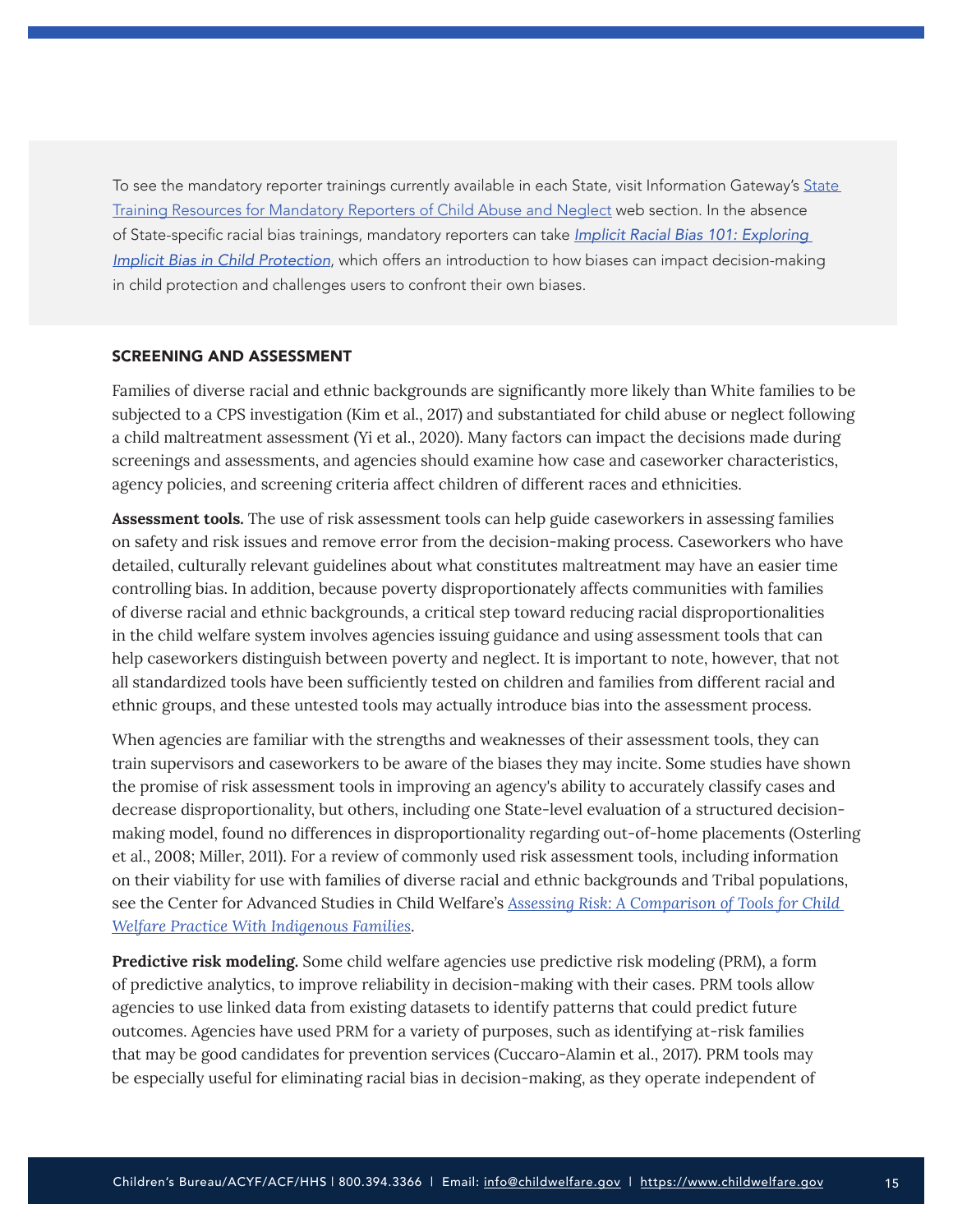caseworker judgements. PRM can also help pinpoint where biases exist in an agency's decision-making process by identifying variations in responses to families based on race. It is important to note that, while predictive analysis has the potential to address issues of racial disproportionality and disparity, there are a number of measures agencies must take to ensure their approach and data yield accurate results. (To learn more, see Chapin Hall at the University of Chicago's *[Using Predictive Analytics](https://www.chapinhall.org/research/5022/)  [to Improve Outcomes in Child Welfare](https://www.chapinhall.org/research/5022/)*.) For more information on using PRM in child welfare, see Mathematica's *[Predictive Risk Modeling for Child Protection](https://www.mathematica.org/our-publications-and-findings/publications/predictive-risk-modeling-for-child-protection)*.

**Blind removal meetings.** To address potential caseworker bias and subjectivity in child welfare decisionmaking, some jurisdictions have instituted blind removal meetings to determine whether children should be removed from their homes. During blind removals, cases are presented to committees without any identifying personal or demographic information (e.g., family name, neighborhood, race, ethnicity) and removal decisions are made based solely on the safety and risk factors present in the case.

In 2009, the New York Office of Children and Family Services distributed Disproportionate Minority Representation grants to several counties across the State to support strategies aimed at reducing the overrepresentation of African-American children in out-of-home care. Nassau County significantly reduced racial disparities in foster care and pointed to blind removal meetings as an important factor in those reductions. An evaluation of Nassau County's programmatic successes found that the blind removal process increased staff awareness of institutionalized racism and implicit bias (Pryce et al., 2019). For more information on Nassau County's implementation of blind removal meetings, see the National Child Welfare Workforce Institute's "[Dismantling Racial Inequity #5: Strengthening Our Efforts](https://vimeo.com/274913211)  [Through Partnerships With Academia](https://vimeo.com/274913211)".

**Differential response.** Differential response, also known as alternative response or dual-track response, refers to the use of a tailored response for families reported for child maltreatment and is most often used when there is a determination of low risk or when the family might not otherwise qualify for services. Families may receive services without a substantiated finding of child maltreatment or, in cases of substantiation, when the child can remain safely in the home while the family receives services.

Differential response has been recognized as a strategy that could potentially reduce disproportionality and disparity (Martin & Connelly, 2015). This is a flexible, strengths-based approach to working with families that provides more options for utilizing family involvement and community resources in case planning and service provision. An evaluation of a pilot alternative response project in 10 Ohio counties showed a decrease in all child placements, including a reduction in the number of African-American children in State custody (National Quality Improvement Center on Differential Response in Child Protective Services, 2009) and a major decrease in new accepted reports of child maltreatment among African-American families (Kaplan & Rohm, 2010). However, there are also indications that disproportionality and disparities still exist within differential response systems (Connell, 2020), and additional research on the strategy's impact on families of diverse racial and ethnic backgrounds is still needed. For more information on differential response in child welfare, read Information Gateway's *[Differential Response: A Primer for Child Welfare Professionals](https://www.childwelfare.gov/pubs/factsheets/differential-response/)* and visit the [Differential Response in Child](https://www.childwelfare.gov/topics/responding/alternative/)  [Protective Services](https://www.childwelfare.gov/topics/responding/alternative/) web section.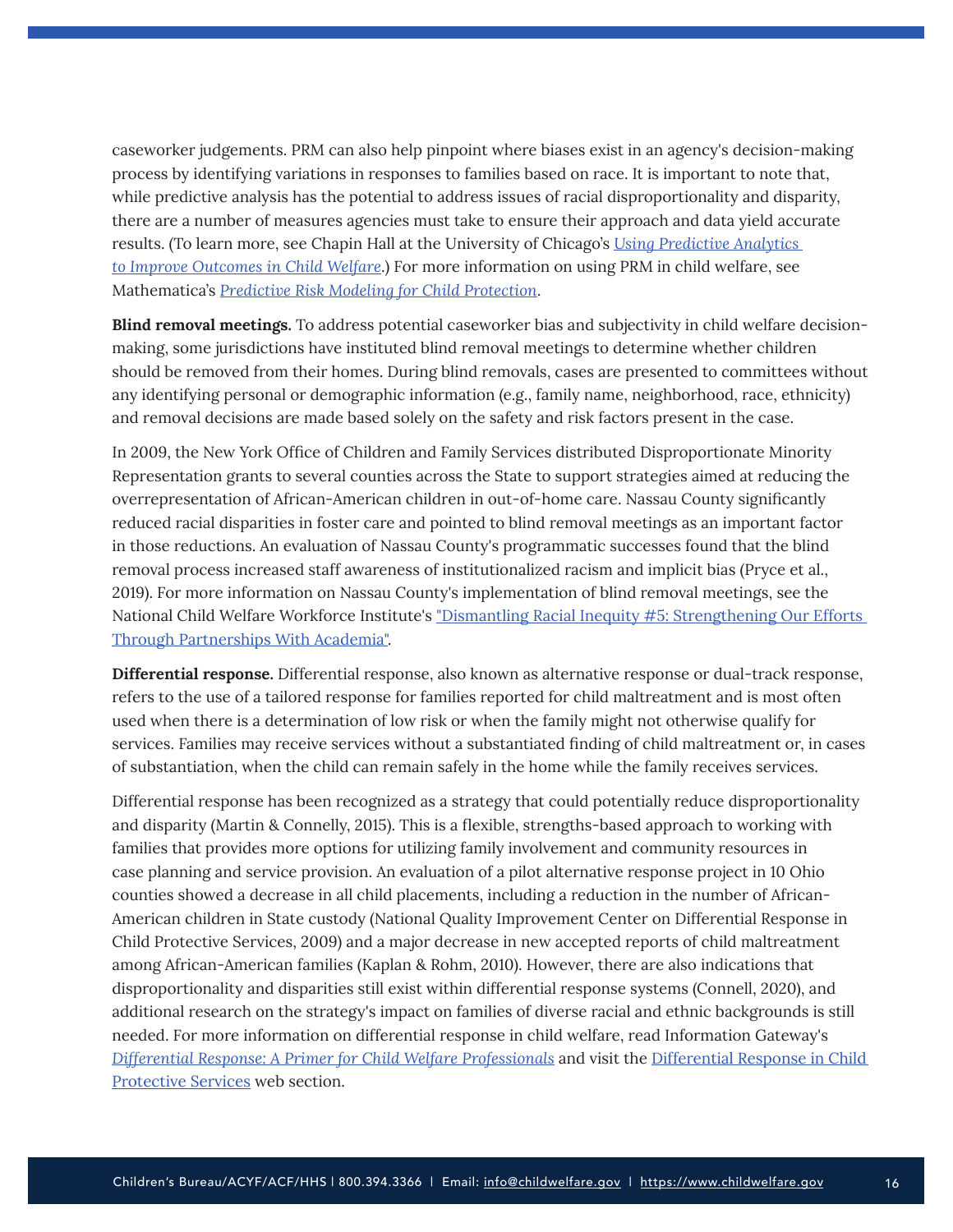#### CULTURALLY SPECIFIC AND RESPONSIVE SERVICES

When referring a family for services, child welfare caseworkers should seek out options that offer culturally specific or responsive approaches. Culturally specific services are developed specifically for members of particular racial and ethnic groups, while culturally responsive services are designed to respond respectfully and effectively to people of various cultures. Finding such services may be challenging, as services in general may not be available or accessible for communities affected by disproportionality (Dorch et al., 2010). To expand culturally specific and responsive services within a particular community, child welfare agencies should first assess the accessibility and availability of their current service offerings to children and families of diverse racial and ethnic backgrounds. If there are gaps, agencies can pursue solutions, including increasing availability and usage through changes to service locations and hours and removing any attendance obstacles (e.g., lack of transportation or child care). Agencies should also pay attention to any language barriers between service providers and the populations served. When barriers are present, staffing and materials (e.g., brochures, program pamphlets, forms) should be expanded to accommodate the linguistic needs of the community.

In cases where agencies need to increase the types of services available to families, they can approach community and faith-based organizations and discuss the potential expansion of their services to meet client needs. Services provided by faith-based organizations may be especially effective for groups that tend to turn to the church for support, assistance, and community (Collins & Scott, 2019; Inniss et al., 2009). For more information on partnering with community- and faith-based groups to increase service provision, visit Information Gateway's [Engaging Communities to Support Families](https://www.childwelfare.gov/topics/famcentered/communities/) web section.

**Acknowledging and addressing historical trauma.** Historical trauma—also called intergenerational trauma—arises from a catastrophic event or series of events and is shared by a collective group of people across generations. An example of historical trauma that is especially relevant to child welfare involves the Federal Government policies of the 19th and 20th centuries that permitted the forced removal of thousands of Indigenous children from their homes, families, and Tribes for placement in boarding schools. The removal of these children led to generations of Indigenous children growing to adulthood without the benefit of parenting or the support of their families and Tribes. Another example of historical trauma is the intergenerational impact of slavery and racism on African-American families.

When working with families of diverse racial and ethnic backgrounds, caseworkers should strive to learn about their cultural histories so they can approach these relationships with more empathy and understanding of the challenges to their well-being (Zimmerman & Shannon, 2013). Including cultural activities in children's case plans—for example, powwows or meetings with spiritual teachers for American Indian and Alaska Native children—can help provide a reconnection to their identities, families, and Tribes. Caseworkers may also find it helpful to consult cultural and spiritual leaders in a child's community to gain insight into culturally specific ways of healing. For an indepth look at best casework practice with families impacted by intergenerational traumas, see *[Historical Trauma and](https://conservancy.umn.edu/bitstream/handle/11299/120667/cmhereviewOct10.pdf?sequence=1&isAllowed=y)  [Microaggressions: A Framework for Culturally-Based Practice](https://conservancy.umn.edu/bitstream/handle/11299/120667/cmhereviewOct10.pdf?sequence=1&isAllowed=y)* by the Center for Excellence in Children's Mental Health.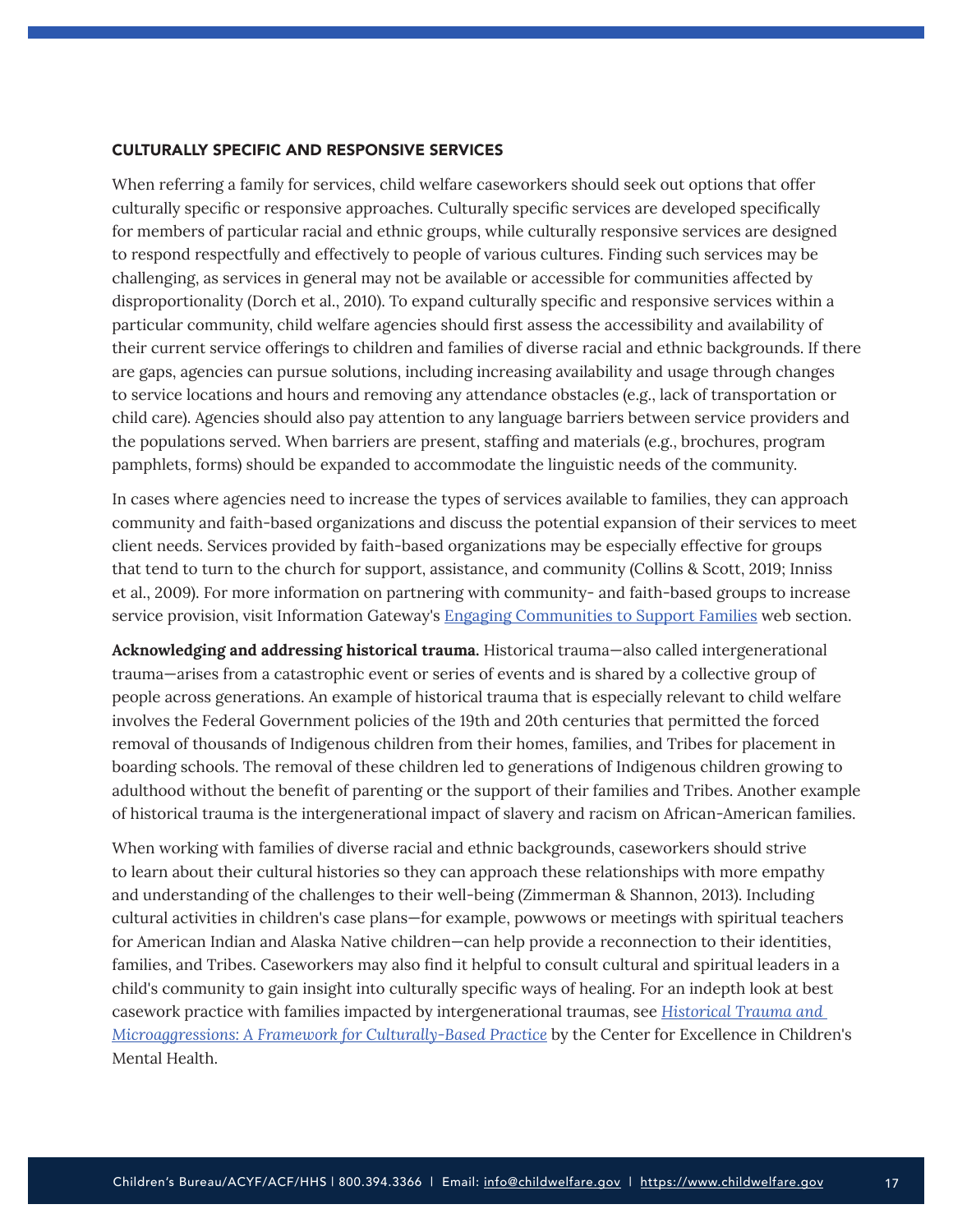**Family group decision-making.** Family group decision-making (FGDM) reflects the traditional values of kinship and community seen in African-American, Hispanic, and American Indian or Alaska Native cultures and shows promise in reducing racial disproportionality and disparity among those populations (Sheets et al., 2009; Drywater-Whitekiller, 2014). The intent of FGDM is to bring together immediate and extended family members, a trained facilitator, and others (e.g., community members, agency personnel) to develop a plan for child safety and well-being. The following strategies can be incorporated into FGDM to increase the cultural responsiveness of the practice (Merkel-Holguin, 2015):

- Employ a coordinator who represents or understands the cultural context of the family and who remains aware of his or her own biases.
- Allow the family to define their own group and recognize that children belong to a family and a kinship network.
- Maintain a simple conference format that allows the family members to hear the concerns of the child welfare agency and does not require them to share private information that is irrelevant to case planning.
- Position elders in culturally appropriate ways, which might include allowing them to facilitate FGDM sessions, invite additional participants, and teach the coordinator about cultural norms.
- Avoid facilitating meetings in a manner that elevates the role of the coordinator.
- Set a comfortable location for FGDM that protects the family's privacy.
- Create a flexible process and schedule that accommodates cultural norms around conferencing and decision-making.
- Prepare and share food that reflects the family's cultural traditions.

Casey Family Programs' Breakthrough Series Collaborative (BSC) on racial disproportionality utilized family engagement for decision-making and case planning in several child welfare agencies across the United States. An evaluation of BSC found that families were generally more willing to participate fully in the FGDM process when agencies used trusted community members, such as ministers or community organizers, as facilitators. Communities that used family engagement in case-planning and decision-making processes reported fewer children entering foster care, increased rates of kin placements when removal from the home was necessary, increased exits from out-of-home care, and shorter stays in care (Miller, 2009). Other research has shown that FGDM participation increased the rates of exits from care, especially to reunification, for African-American and Hispanic children (Sheets et al., 2009) and improved African-American children's receipt of mental health services (McCrae & Fusco, 2010). To learn more about this practice, visit Information Gateway's [Family Group Decision-Making](https://www.childwelfare.gov/topics/famcentered/decisions/) web section.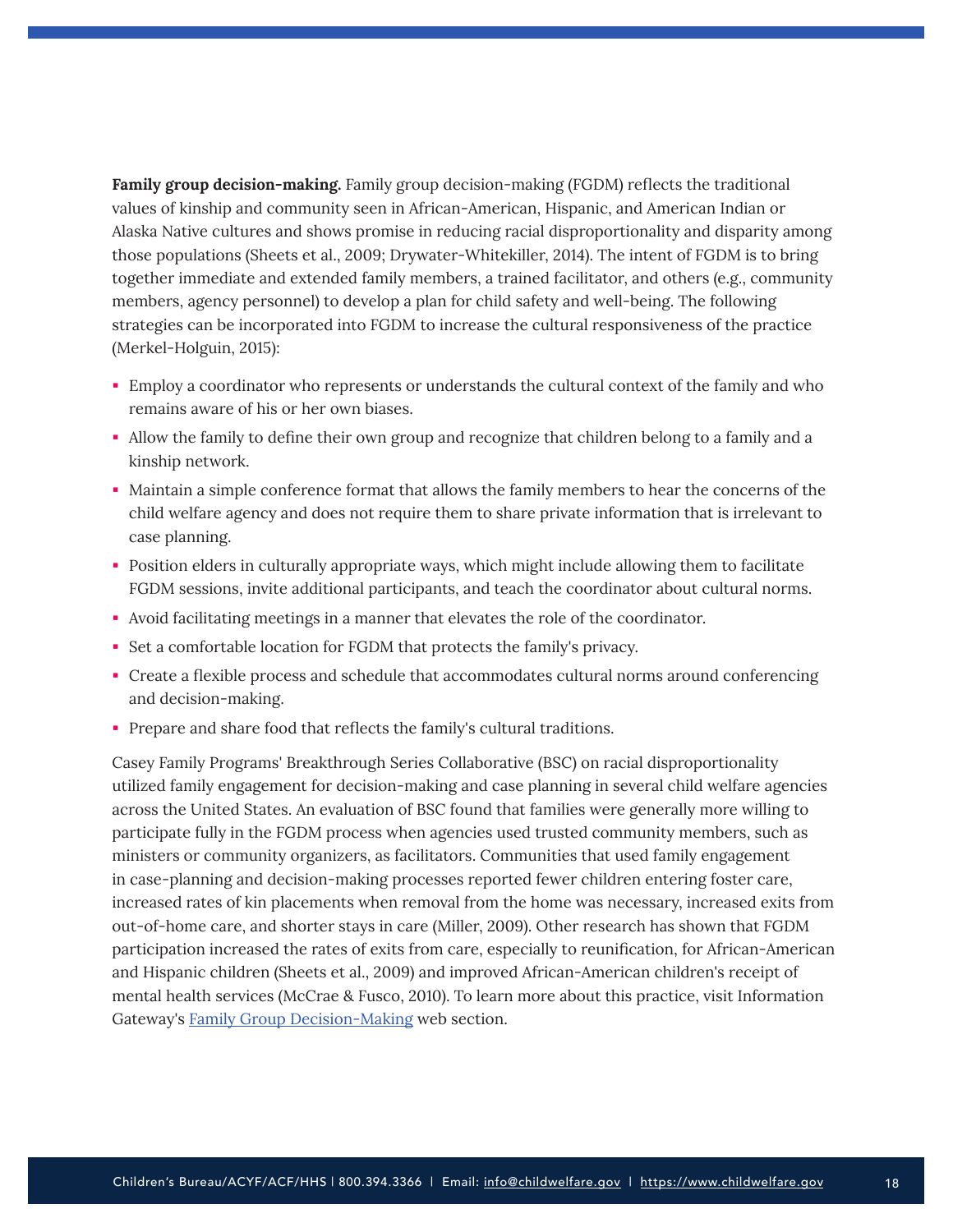**Parent partner programs.** Parent partners are fathers and mothers with prior child welfare experience who have been successful in overcoming the obstacles in their own lives and are ready to support other parents. Parent partner programs match these experienced parents with parents who are new to child welfare to provide peer-to-peer support and mentoring. Ideally, families are matched based on language needs and cultural background; therefore, agencies should recruit parent partners who reflect the diversity of the community they serve. When implemented effectively, parent partner programs may help advance a child welfare agency's cultural responsiveness in the following ways:

- Parent partners can help connect parents with culturally appropriate services that meet their specific needs.
- Parent partners act as cultural translators and can provide insight and training to child welfare professionals, helping them understand families' cultures, values, and perspectives.
- Parent partners can help American Indian or Alaska Native families by connecting them with Tribal authorities to gain a better understanding of available services and their rights under ICWA.
- Parent partners can work with Spanish-speaking Latinx families in their native language and break down language barriers. They can support families in advancing their case plans while exhibiting sensitivity to potential fears of the legal system.

One example of a successful parent partner program is the [Iowa Parent Partner Approach.](https://dhs.iowa.gov/parent-partners/Contractors) When evaluated for use with the State's general foster care population, the program increased the likelihood of family reunification and decreased the likelihood of reentry into out-of-home care within 12 months of reunification (Chambers et al., 2019). For information on best practices for parent partner programs, see *[Parent Partner Program Navigator: Designing and Implementing](https://library.childwelfare.gov/cwig/ws/library/docs/capacity/Blob/107284.pdf?r=1&rpp=10&upp=0&w=+NATIVE%28%27recno%3D107284%27%29&m=1)  [Parent Partner Programs in Child Welfare](https://library.childwelfare.gov/cwig/ws/library/docs/capacity/Blob/107284.pdf?r=1&rpp=10&upp=0&w=+NATIVE%28%27recno%3D107284%27%29&m=1)* by the Capacity Building Center for States, which presents tools and resources that agencies can use to improve existing parent partner programs or to design and implement new ones.

**Cultural broker programs.** Cultural brokers serve as advocates for families from marginalized racial or ethnic groups who are at risk for or have experienced child maltreatment. They also work with child welfare agencies to ensure that agency practice with families from diverse populations is culturally specific to addressing unmet needs. Cultural brokers support families throughout the life cycles of their cases, accompanying the responding caseworker on the initial response and assisting with family assessments, safety plan development, and service coordination and delivery. One of their overarching goals is to help enhance family engagement by serving as a cultural guide, thus decreasing the likelihood of cultural misunderstandings between families and caseworkers. For more information, see the [Cultural Brokers](https://culturalbrokerfa.com/) website.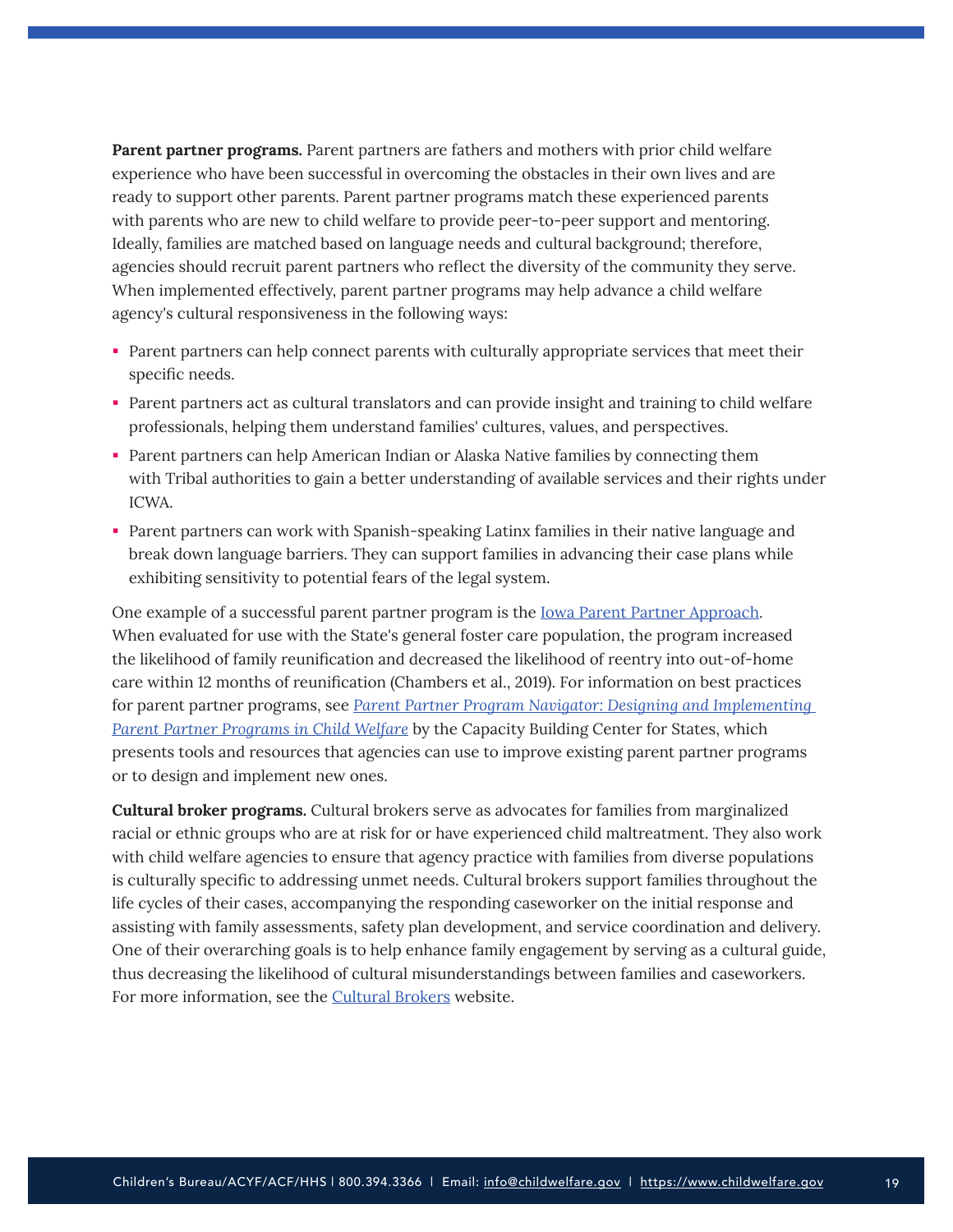### Compliance With ICWA

To address the high rate of removal of American Indian and Alaska Native children from their families and their subsequent placement with nonindigenous families, as well as the historical trauma these actions generated, Congress enacted the Indian Child Welfare Act (ICWA) of 1978 (Simmons, 2014). ICWA established Federal requirements for how State and private agencies handle the involvement of American Indian and Alaska Native children in the child welfare system. The following are some of the major provisions of ICWA (Child Welfare Information Gateway, 2019):

- Established minimum Federal standards for the removal of American Indian and Alaska Native children from their families
- **-** Required American Indian and Alaska Native children to be placed in foster or adoptive homes that reflect their culture
- **Provided assistance to Tribes in the operation of child and family service programs**
- Created exclusive Tribal jurisdiction over all Indian child custody proceedings when requested by the Tribe, parent, or Indian "custodian"
- Granted preference to Indian family environments in adoptive or foster care placement
- Provided funds to Tribes or nonprofit off-reservation Indian organizations or multiservice centers for the purpose of improving child welfare services to Indian children and families
- **-** Required State and Federal courts to give full faith and credit to Tribal court decrees
- Set a standard of proof for terminating Indian parents' parental rights that required the proof to be beyond a reasonable doubt

Professionals in the field note that ICWA compliance is inconsistent across the United States, with the following issues being some of the most critical challenges (K. Deserly & T. Lidot, personal communication, February 16, 2021; Simmons, 2014):

- **Lack of oversight of implementation**
- Agencies not identifying American Indian and Alaska Native children early in the process
- Child welfare agency and caseworker bias toward considering ICWA implementation "extra work"
- **EXECT** Lack of placement homes that reflect the preferences stated in ICWA
- **Insufficient training and support for child welfare staff, courts, and county counsels on ICWA provisions** and implementation
- **Scarcity of resources for Tribal child welfare agencies to work with State and private agencies**
- **Lack of consequences for ICWA compliance failures**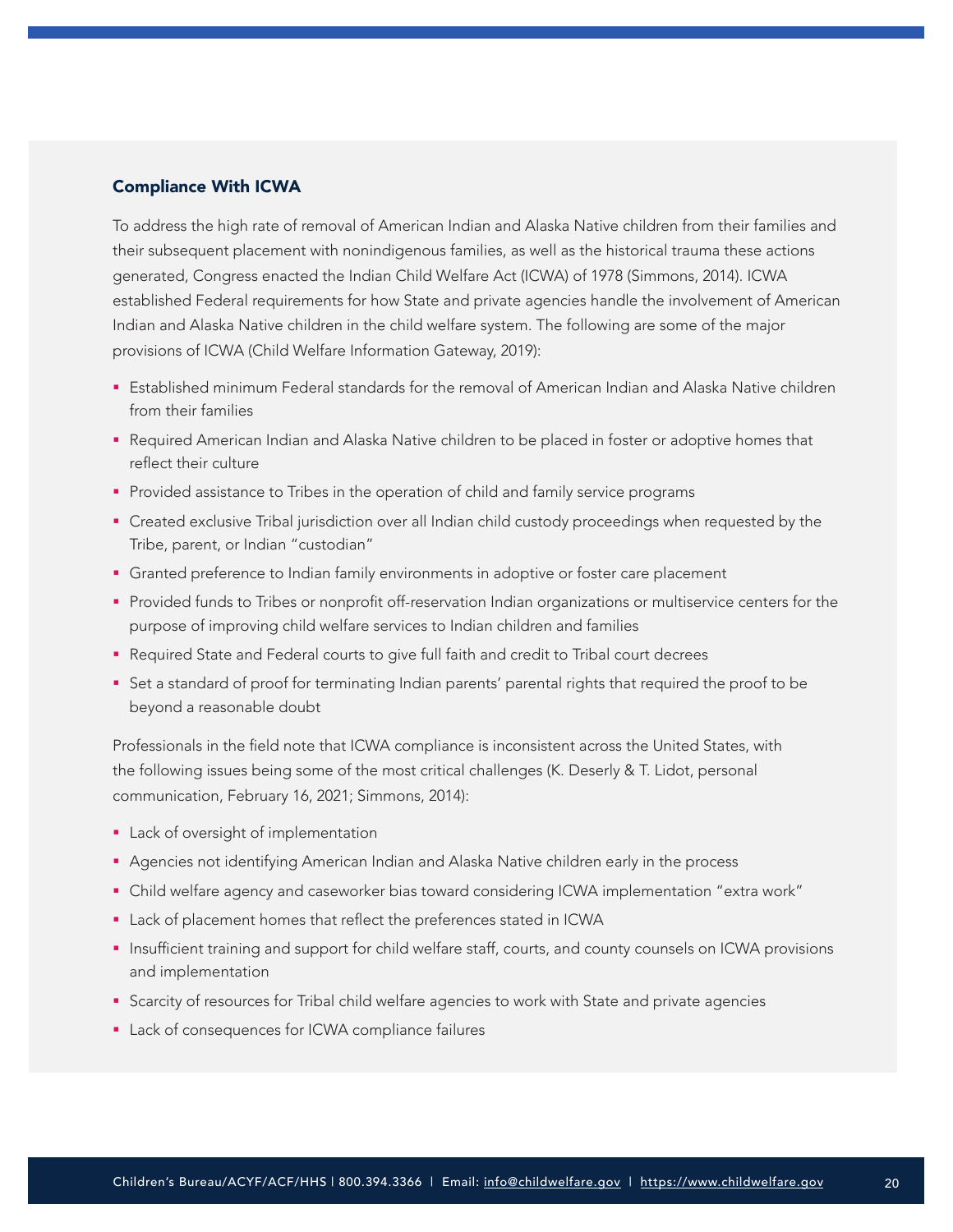Practices that show promise in improving ICWA implementation include laws defining the State's relationship with the Tribe, guides and trainings about ICWA for child welfare agencies and State courts, and forums where representatives from Tribal and State agencies and organizations discuss relevant issues (Simmons, 2014). Some jurisdictions with more ICWA-eligible children—including Multnomah County in Oregon and Hennepin County in Minnesota—have created dedicated ICWA units staffed by caseworkers with expertise in ICWA best practices and relationship building with Tribes (Martin & Connelly, 2015).

For guidance on the application of ICWA in child welfare practice, see the U.S. Department of the Interior, Office of Indian Services [ICWA](https://www.indianaffairs.gov/bia/ois/dhs/icwa) web section and *[Guidelines for Implementing the Indian Child Welfare](https://www.bia.gov/sites/bia.gov/files/assets/bia/ois/pdf/idc2-056831.pdf)  [Act](https://www.bia.gov/sites/bia.gov/files/assets/bia/ois/pdf/idc2-056831.pdf)*. For additional information on working with Indigenous populations, see Information Gateway's [Working With American Indian Children and Families](https://www.childwelfare.gov/topics/systemwide/diverse-populations/americanindian/) web section.

#### PERMANENCY FOR CHILDREN IN OUT-OF-HOME CARE

African-American and American Indian or Alaska Native children enter foster care at higher rates than other children (Ganasarajah et al., 2017), and many States have difficulty recruiting foster and adoptive families who reflect the racial and ethnic diversity of children awaiting homes (Children's Bureau, 2020a). The following strategies show promise in improving permanency and well-being outcomes for children of diverse racial and ethnic backgrounds who are placed in out-of-home care.

**Kinship care.** When removal from the home is necessary, it is often preferable for children to be placed directly with kin. In addition to a range of positive permanency and well-being outcomes, kinship placements can promote the preservation of family, community, and cultural ties (Epstein, 2017). African-American and Hispanic children are significantly more likely than White children to experience a kinship placement (U.S. Government Accountability Office, 2007a), and informal kinship care—when parents voluntarily place their children with kin without any formal child welfare agency involvement—is a longstanding practice in many African-American, Hispanic, and American Indian or Alaska Native communities. Therefore, it is critical for child welfare agencies to prioritize kinship placements and provide resources for formal and informal kinship families.

There are a number of policies and practices that State child welfare systems and local agencies can enact to support kinship caregiving, including broadening kinship caregiver definitions, instituting flexible licensing procedures and requirements, and seeking out financial assistance for kinship families—strategies covered in detail in the Center for the Study of Social Policy's *[A Critical Resource at Risk: Supporting Kinship Care During the COVID-19 Pandemic and Beyond](https://cssp.org/wp-content/uploads/2020/05/Policy-Kinship-Care-CSSP.pdf)*. For additional guidance on providing support to kinship caregivers, see Information Gateway's *[Working With Kinship Caregivers](https://www.childwelfare.gov/pubs/kinship/)* and *[Placement of Children With Relatives](https://www.childwelfare.gov/topics/systemwide/laws-policies/statutes/placement/)*.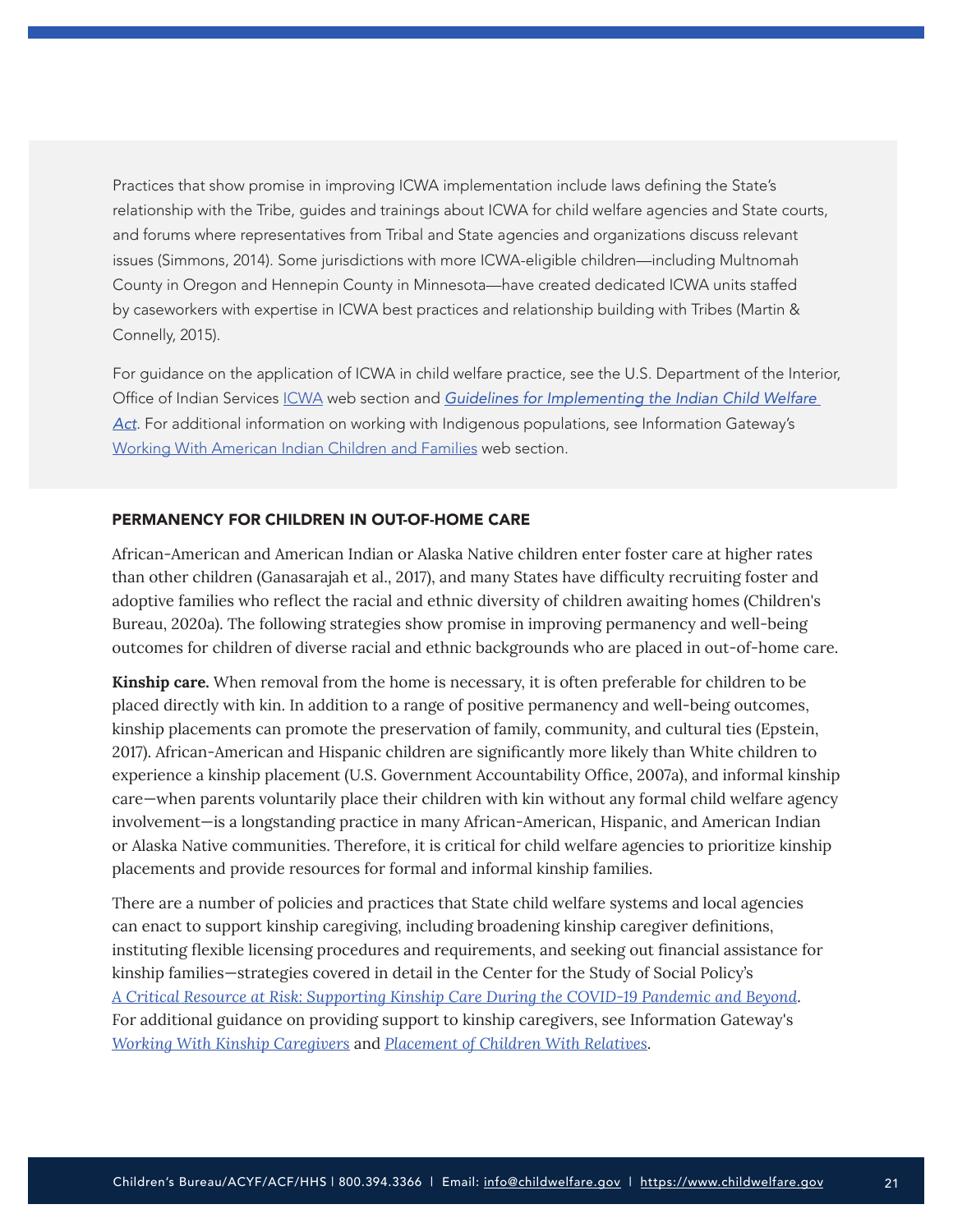**Recruitment of resource families.** When placing children with foster and adoptive families—also called resource families—it is ideal to secure homes that are reflective of, and responsive to, children's culture, language, religion, and background. Placing children in culturally reflective and responsive homes may increase their feelings of belongingness, social connectedness, and ethnic-racial identity. While research on the subject is limited, one study found that cultural dissimilarity between children and their foster homes can lead to depression, loneliness, and behavior problems for children of diverse racial and ethnic backgrounds (Anderson & Linares, 2012).

The Multi-Ethnic Placement Act of 1994 and the Interethnic Adoption Provisions of 1996 require States to pursue the diligent recruitment (DR) of resource families who reflect the racial and ethnic diversity of children awaiting homes. Results from the latest round of the Child and Family Services Reviews indicate that many States struggle with DR, with only 17 of 51 (33 percent) receiving a positive rating on efforts to recruit culturally reflective resource families (Children's Bureau, 2020a). In response to these and past findings of a similar nature, the Children's Bureau, within the U.S. Department of Health and Human Services, Administration for Children and Families, has provided grant funds to support DR efforts. To read about successful grantee strategies, see the Children's Bureau's *[Diligent Recruitment of](https://www.acf.hhs.gov/cb/resource/diligent-recruitment-challenges-and-recommendations)  [Families for Children in the Foster Care System: Challenges and Recommendations for Policy and Practice](https://www.acf.hhs.gov/cb/resource/diligent-recruitment-challenges-and-recommendations)*. For more information about DR, visit the [National Resource Center for Diligent Recruitment](http://www.nrcdr.org/) website.

When recruiting resource families for American Indian or Alaska Native children, agencies must account for the preferences of the child's Tribe. ICWA requires that agencies seeking foster or preadoptive homes give preference to placements with children's extended family or to homes licensed, approved, or otherwise specified by the Tribe. Agencies should establish relationships with nearby Tribes to ensure they are aware of their preferences and find the most suitable placements for American Indian and Alaska Native children. For additional information, including recruitment strategies for ICWA-preferred resource families, refer to *[Strategies for Successfully Recruiting and](https://www.casey.org/icwa-recruitment-retention/)  [Retaining Preferred-Placement Foster Homes for American Indian Children](https://www.casey.org/icwa-recruitment-retention/)* by Casey Family Programs.

**Reunification.** Promoting family reunification involves utilizing many of the same services needed for prevention: family strengthening, parent education, mental health and substance use services for parents, treatment for domestic violence, and concrete supports such as housing and transportation. The speed at which these services are provided has a great impact on the success of reunification due to the enforcement of ASFA, which requires the agency to file a petition to terminate parental rights for children who have been in out-of-home care for 15 out of 22 months, with some exceptions.

Targeting appropriate services for families of diverse racial and ethnic backgrounds involves selecting strengths-based and accessible providers with demonstrated cultural responsiveness and coordinating with other demands on the family, such as employment and child care. In addition, placement of children with kin or with foster families that are in or near the children's own neighborhoods may enable parents to visit more easily—a necessity for achieving reunification goals. For more information on strategies that child welfare agencies can use to achieve reunification and prevent reentry into outof-home care, see Information Gateway's *[Supporting Successful Reunifications](https://www.childwelfare.gov/pubs/supporting-successful-reunifications/)*.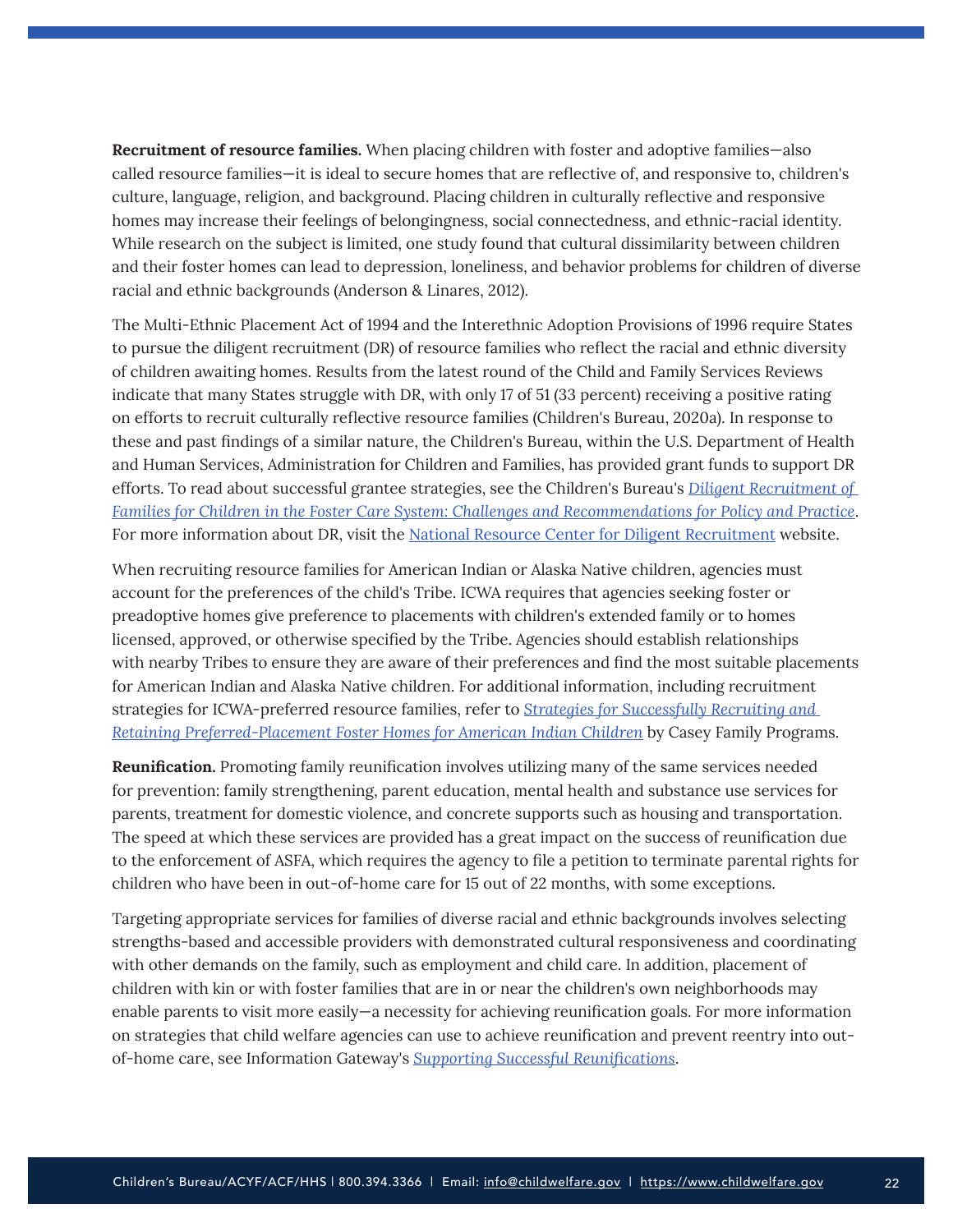<span id="page-22-0"></span>**Adoption.** When seeking adoptive homes for children of diverse racial and ethnic backgrounds, child welfare agencies should pursue effective DR practices (see "Recruitment of Resource Families"). In addition, agencies can explore possibilities for open adoptions, which involves the creation of a kinship network through ongoing contact between a child's birth and adoptive family members, thereby protecting a child's cultural ties (Grotevant, 2019) (For more information, see Information Gateway's [Maintaining Connections With Birth Families in Adoption](https://www.childwelfare.gov/topics/adoption/preplacement/adoption-openness/) web section). Finding preadoptive homes for American Indian or Alaska Native children requires additional considerations. Specifically, agencies should pursue opportunities for Tribal customary adoptions, in which Tribes determine adoption outcomes. In customary adoption cases, parental rights may not be terminated, and the child maintains connections to his or her biological parents and other family members. This arrangement is more flexible than mainstream legal adoption. For more information about customary adoption, visit Information Gateway's [Permanency and American Indian Children](https://www.childwelfare.gov/topics/systemwide/diverse-populations/americanindian/care/aipermanency/) web section.

## **CONCLUSION**

Racial disproportionalities and disparities are urgent issues that need immediate attention from child welfare systems throughout the country. Although there is widespread recognition of the problem, there is conflicting research on the causes of disproportionality and disparity, as well as a limited number of promising practices that use antiracist and culturally specific approaches to directly address them. In order for child welfare agencies to confront this pervasive problem, they must first assess the nature of disproportionality and disparity, including at which decision points they occur and which racial and ethnic populations are affected. They should then address the issues from an institutional perspective, which lays the groundwork for implementing antiracist casework practice and strategies.

## REFERENCES

Anderson, M., & Linares, L. O. (2012). The role of cultural dissimilarity factors on child adjustment following foster placement. *Children and Youth Services Review, 34*, 597–601. [https://www.doi.](https://www.doi.org/10.1016/j.childyouth.2011.11.016) [org/10.1016/j.childyouth.2011.11.016](https://www.doi.org/10.1016/j.childyouth.2011.11.016)

Annie E. Casey Foundation. (2020a). *Child population by race in the United States*. [https://datacenter.](https://datacenter.kidscount.org/data/tables/103-child-population-by-race) [kidscount.org/data/tables/103-child-population-by-race](https://datacenter.kidscount.org/data/tables/103-child-population-by-race)

Annie E. Casey Foundation. (2020b). *Children in poverty by race and ethnicity in the United States*. <https://datacenter.kidscount.org/data/tables/44-children-in-poverty-by-race-and-ethnicity>

Beniwal, R. (2017). Implicit bias in child welfare: Overcoming intent. *Connecticut Law Review, 49*, 1021–1067. [https://opencommons.uconn.edu/cgi/viewcontent.cgi?article=1364&context=law\\_](https://opencommons.uconn.edu/cgi/viewcontent.cgi?article=1364&context=law_review) [review](https://opencommons.uconn.edu/cgi/viewcontent.cgi?article=1364&context=law_review)

Boyd, R. (2015, Winter). A conceptual framework for African American disproportionality and disparity in child welfare. *CW360*. [https://cascw.umn.edu/wp-content/uploads/2015/03/CW360-](https://cascw.umn.edu/wp-content/uploads/2015/03/CW360-Winter2015.pdf) [Winter2015.pdf](https://cascw.umn.edu/wp-content/uploads/2015/03/CW360-Winter2015.pdf)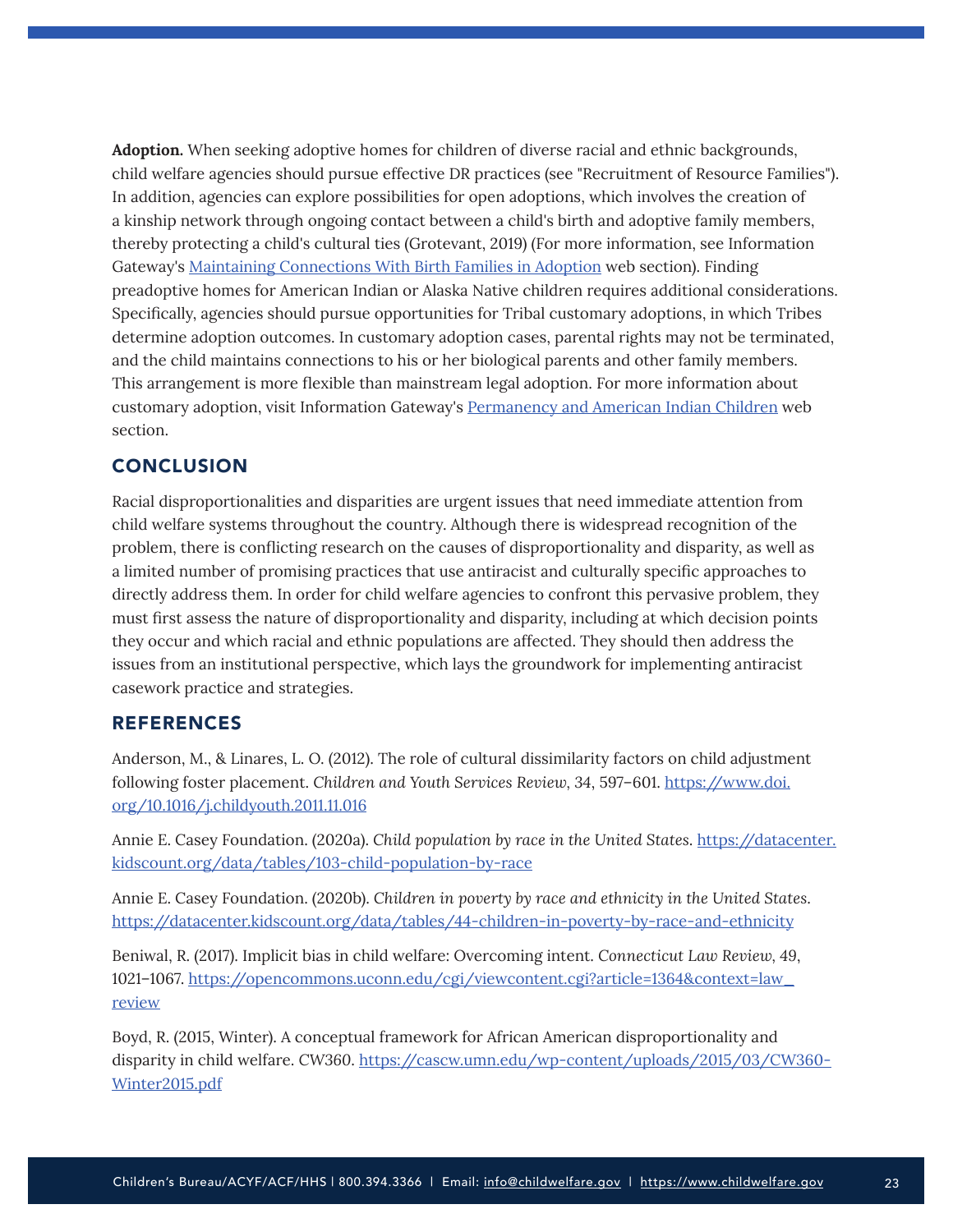Casanueva, C., Smith, K., Dolan, M., & Ringeisen, H. (2011). *NSCAW II baseline report: Maltreatment, final report*. U.S. Department of Health and Human Services, Administration for Children and Families, Office of Planning, Research and Evaluation. <https://www.acf.hhs.gov/media/8953>

Cénat, J. M., McIntee, S., Mukunzi, J. N., & Noorishad, P. (2020). Overrepresentation of Black children in the child welfare system: A systematic review to understand and better act. *Children and Youth Services Review, 120*, 105714.<https://doi.org/10.1016/j.childyouth.2020.105714>

Center for the Study of Social Policy. (2016). *Santa Clara and Fresno County: Final report*. Center for the Study of Social Policy & University of Houston Graduate College of Social Work. [https://cssp.](https://cssp.org/wp-content/uploads/2018/08/Santa-Clara-Fresno-Report-1.pdf) [org/wp-content/uploads/2018/08/Santa-Clara-Fresno-Report-1.pdf](https://cssp.org/wp-content/uploads/2018/08/Santa-Clara-Fresno-Report-1.pdf)

Chaffin, M., & Bard, D. (2006). Impact of intervention surveillance bias on analyses of child welfare report outcomes. *Child Maltreatment*, 11, 301–312.<https://www.doi.org/10.1177/1077559506291261>

Chaffin, M., Bard, D., Bigfoot, D. S., & Maher, E. J. (2012). Is a structured, manualized, evidence-based treatment protocol culturally competent and equivalently effective among American Indian parents in child welfare? *Child Maltreatment, 17*, 242–252. <https://www.doi.org/10.1177/1077559512457239>

Chambers, J. M., Lint, S., Thompson, M. G., Carlson, M. W., & Graef, M. I. (2019). Outcomes of the Iowa Parent Partner program evaluation: Stability of reunification and re-entry into foster care. *Children and Youth Services Review, 104*, 104353. <https://www.doi.org/10.1016/j.childyouth.2019.05.030>

Cheung, M., & LaChapelle, A. (2011). Disproportionality from the other side: The underrepresentation of Asian American children. In D. K. Green, K. Belanger, R. G. McRoy, & L. Bullard (Eds.), *Challenging racial disproportionality in child welfare: Research, policy, and practice* (pp. 131–139). CWLA Press.

Child Welfare Information Gateway. (2019). *Major federal legislation concerned with child protection, child welfare, and adoption*. U.S. Department of Health and Human Services, Administration for Children and Families, Children's Bureau. [https://www.childwelfare.gov/pubs/otherpubs/](https://www.childwelfare.gov/pubs/otherpubs/majorfedlegis/) [majorfedlegis/](https://www.childwelfare.gov/pubs/otherpubs/majorfedlegis/)

Children's Bureau. (2020a). *Child and Family Services Reviews aggregate report: Round 3: Fiscal years 2015–2018*. U.S. Department of Health and Human Services, Administration for Children and Families. <https://www.acf.hhs.gov/cb/resource/cfsr-aggregate-report-round3>

Children's Bureau. (2020b). *The AFCARS report: Preliminary FY 2019 estimates as of June 23, 2020 - No. 27*. U.S. Department of Health and Human Services, Administration for Children and Families. <https://www.acf.hhs.gov/cb/resource/afcars-report-27>

Cohn, D. (2014). *Millions of Americans changed their racial or ethnic identity from one census to the next*. [https://www.pewresearch.org/fact-tank/2014/05/05/millions-of-americans-changed-their](https://www.pewresearch.org/fact-tank/2014/05/05/millions-of-americans-changed-their-racial-or-ethnic-identity-from-one-census-to-the-next/)[racial-or-ethnic-identity-from-one-census-to-the-next/](https://www.pewresearch.org/fact-tank/2014/05/05/millions-of-americans-changed-their-racial-or-ethnic-identity-from-one-census-to-the-next/)

Collins, M. E., & Scott, J. C. (2019). Intersection of race and religion for youth in foster care: Examining policy and practice. *Children and Youth Services Review, 98*, 163–170. [https://www.doi.](https://www.doi.org/10.1016/j.childyouth.2019.01.003) [org/10.1016/j.childyouth.2019.01.003](https://www.doi.org/10.1016/j.childyouth.2019.01.003)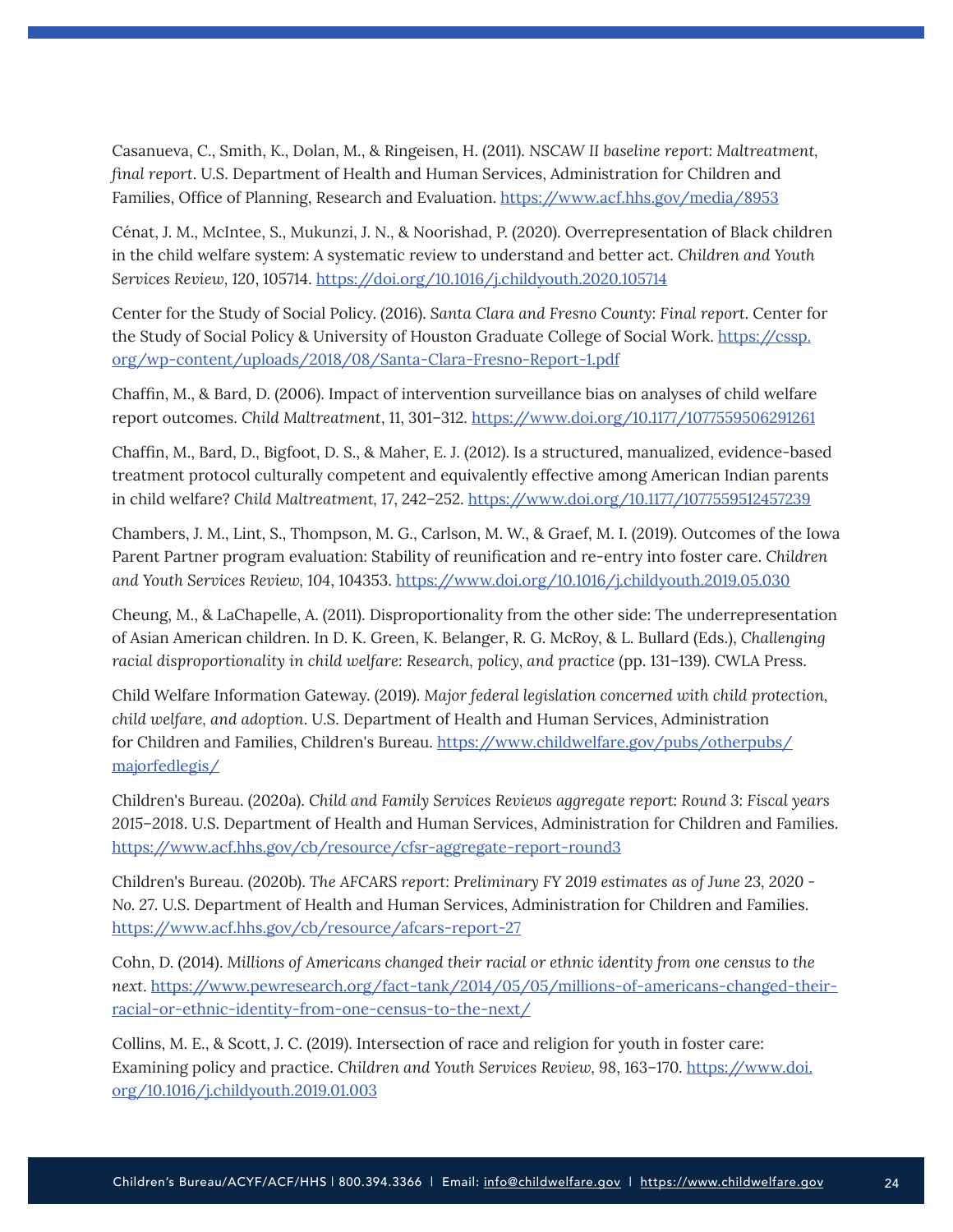Connell, T. (2020). Accessing alternative response payways: A multi-level examination of family and community factors on race equity. *Child Abuse & Neglect, 108*, 1–11. [https://www.doi.org/10.1016/j.](https://www.doi.org/10.1016/j.chiabu.2020.104640) [chiabu.2020.104640](https://www.doi.org/10.1016/j.chiabu.2020.104640)

Cross, T. L., Bazron, B. J., Dennis, K. W., & Isaacs, M. R. (1989). *Towards a culturally competent system of care: A monograph on effective services for minority children who are severely emotionally disturbed, volume 1*. Georgetown University Child Development Center, Child and Adolescent Service System Program Technical Assistance Center.<https://files.eric.ed.gov/fulltext/ED330171.pdf>

Cuccaro-Alamin, S., Foust, R., Vaithianathan, R., & Putnam-Hornstein, E. (2017). Risk assessment and decision making in child protective services: Predictive risk modeling in context. *Children and Youth Services Review, 79, 291–298*. [https://www.datanetwork.org/wp-content/uploads/PRM-CYSR](https://www.datanetwork.org/wp-content/uploads/PRM-CYSR-article.pdf)[article.pdf](https://www.datanetwork.org/wp-content/uploads/PRM-CYSR-article.pdf)

Curry, D., & Barbee, A. P. (2011). Combating disproportionality and disparity with training and professional development. In D. K. Green, K. Belanger, R. G. McRoy, & L. Bullard (Eds.), *Challenging racial disproportionality in child welfare: Research, policy, and practice* (pp. 91–100). CWLA Press.

Derezotes, D. (2006). Race matters in child welfare. *Permanency Planning Today*, 5–7. [https://www.](https://www.hunter.cuny.edu/socwork/nrcfcpp/downloads/newsletter/ppt-summer-2006.pdf) [hunter.cuny.edu/socwork/nrcfcpp/downloads/newsletter/ppt-summer-2006.pdf](https://www.hunter.cuny.edu/socwork/nrcfcpp/downloads/newsletter/ppt-summer-2006.pdf)

Dettlaff, A. J., & Boyd, R. (2021). Racial disproportionality and disparities in the child welfare system: Why do they exist, and what can be done to address them? *The Annals of the American Academy of Political and Social Science, 692*, 253-274. [https://journals.sagepub.com/doi/](https://journals.sagepub.com/doi/full/10.1177/0002716220980329) [full/10.1177/0002716220980329](https://journals.sagepub.com/doi/full/10.1177/0002716220980329)

Dolan, M., Smith, K., Casanueva, C., & Ringeisen, H. (2011). *NSCAW II baseline report: Caseworker characteristics, child welfare services, and experiences of children placed in out-of-home care, final report*. U.S. Department of Health and Human Services, Administration for Children and Families, Office of Planning, Research and Evaluation. [https://www.acf.hhs.gov/opre/report/nscaw-ii](https://www.acf.hhs.gov/opre/report/nscaw-ii-baseline-report-caseworker-characteristics-child-welfare-services-and)[baseline-report-caseworker-characteristics-child-welfare-services-and](https://www.acf.hhs.gov/opre/report/nscaw-ii-baseline-report-caseworker-characteristics-child-welfare-services-and)

Dorch, E. L., Bathman, J., Foster, D., Ingels, L., Lee, C., Miramontes, C., & Youngblood, J. (2010). Social service availability & proximity and the over-representation of minority children in child welfare. *Journal of Health and Human Services Administration, 33*, 277–320. [https://www.researchgate.net/](https://www.researchgate.net/publication/49843625_Social_service_availability_proximity_and_the_over-representation_of_minority_children_in_child_welfare) [publication/49843625\\_Social\\_service\\_availability\\_proximity\\_and\\_the\\_over-representation\\_of\\_](https://www.researchgate.net/publication/49843625_Social_service_availability_proximity_and_the_over-representation_of_minority_children_in_child_welfare) [minority\\_children\\_in\\_child\\_welfare](https://www.researchgate.net/publication/49843625_Social_service_availability_proximity_and_the_over-representation_of_minority_children_in_child_welfare)

Drake, B., Jolley, J. M., Lanier, P., Fluke, J., Barth, R. P., & Jonson-Reid, M. (2011). Racial bias in child protection? A comparison of competing explanations using national data. *Pediatrics, 127*, 471–478. <https://www.doi.org/10.1542/peds.2010-1710>

Drake, B., Jonson-Reid, M., & Kim, H. (2017). Surveillance bias in child maltreatment: A tempest in a teapot. International Journal of Environmental Research and Public Health, 14, 971-985. [https://www.](https://www.ncbi.nlm.nih.gov/pmc/articles/PMC5615508/) [ncbi.nlm.nih.gov/pmc/articles/PMC5615508/](https://www.ncbi.nlm.nih.gov/pmc/articles/PMC5615508/)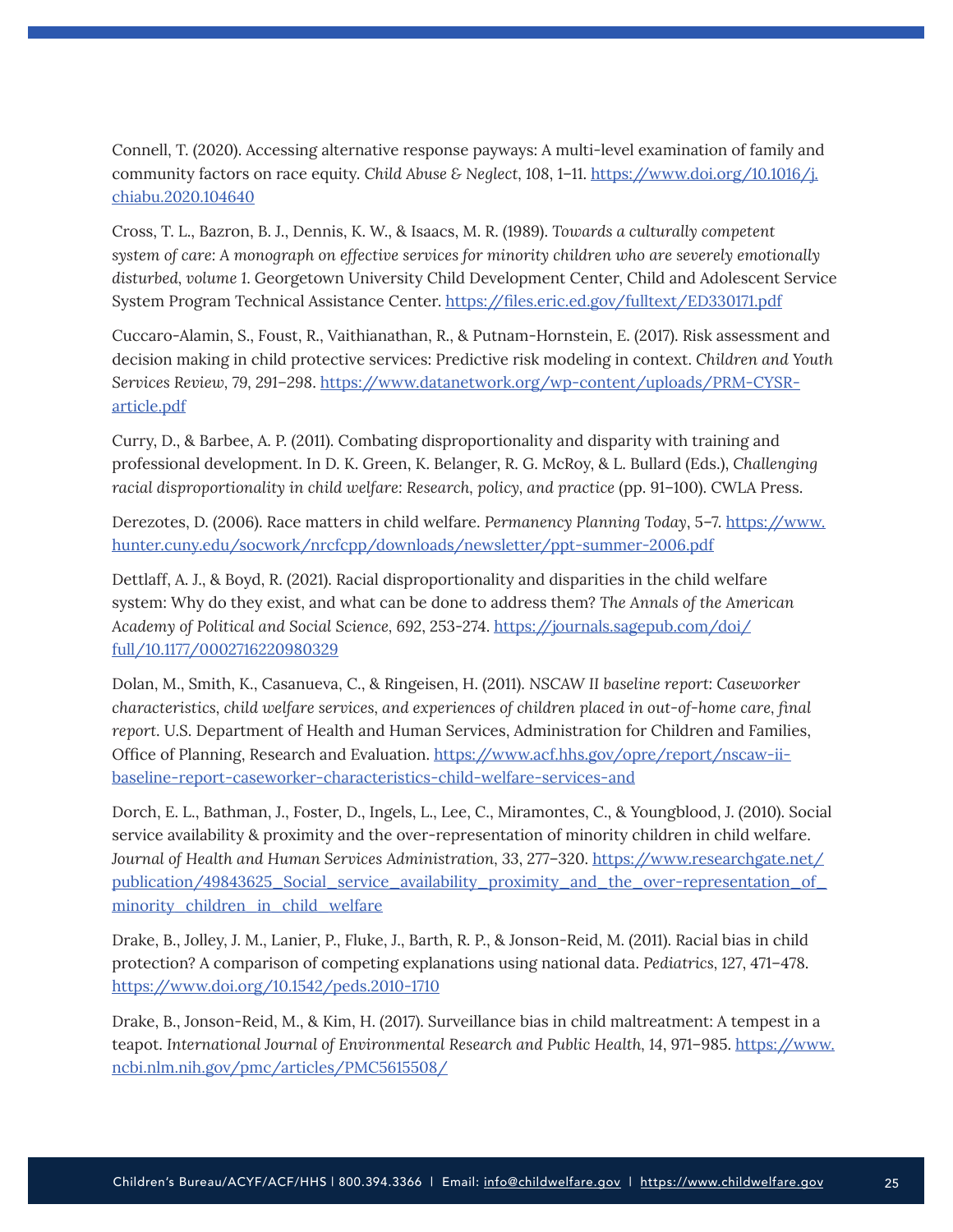Drywater-Whitekiller, V. (2014). Family group conferencing: An indigenous practice approach to compliance with the Indian Child Welfare Act. *Journal of Public Child Welfare, 8*, 260–278. [https://](https://www.doi.org/10.1080/15548732.2014.907102) [www.doi.org/10.1080/15548732.2014.907102](https://www.doi.org/10.1080/15548732.2014.907102)

Duva, J., & Metzger, S. (2011). *Addressing poverty as a major risk factor in child neglect: Promising policy and practice*. American Humane. [https://childhub.org/sites/default/files/attachments/](https://childhub.org/sites/default/files/attachments/addressing-poverty-as-a-major-risk-factor-in-child.pdf) [addressing-poverty-as-a-major-risk-factor-in-child.pdf](https://childhub.org/sites/default/files/attachments/addressing-poverty-as-a-major-risk-factor-in-child.pdf)

Eckenrode, J., Smith, E. G., McCarthy, M. E., & Dineen, M. (2014). Income inequality and child maltreatment in the United States. *Pediatrics, 133*, 454–461. [https://www.doi.org/10.1542/peds.2013-](https://www.doi.org/10.1542/peds.2013-1707) [1707](https://www.doi.org/10.1542/peds.2013-1707)

Epstein, H. R. (2017). *Kinship care is better for children and families*. American Bar Association Center on Children and the Law. [https://www.americanbar.org/groups/public\\_interest/child\\_law/](https://www.americanbar.org/groups/public_interest/child_law/resources/child_law_practiceonline/child_law_practice/vol-36/july-aug-2017/kinship-care-is-better-for-children-and-families/) [resources/child\\_law\\_practiceonline/child\\_law\\_practice/vol-36/july-aug-2017/kinship-care-is](https://www.americanbar.org/groups/public_interest/child_law/resources/child_law_practiceonline/child_law_practice/vol-36/july-aug-2017/kinship-care-is-better-for-children-and-families/)[better-for-children-and-families/](https://www.americanbar.org/groups/public_interest/child_law/resources/child_law_practiceonline/child_law_practice/vol-36/july-aug-2017/kinship-care-is-better-for-children-and-families/)

FitzGerald, C., & Hurst, S. (2017). Implicit bias in healthcare professionals: A systematic review. *BMC Medical Ethics, 18*, 19. <https://www.ncbi.nlm.nih.gov/pmc/articles/PMC5333436/>

Fluke, J., Harden, B. J., Jenkins, M., & Ruehrdanz, A. (2011). *Research synthesis on child welfare: Disproportionality and disparities*. Annie E. Casey Foundation. [https://www.researchgate.net/](https://www.researchgate.net/publication/285631551_Research_synthesis_on_child_welfare_Disproportionality_and_disparities) [publication/285631551\\_Research\\_synthesis\\_on\\_child\\_welfare\\_Disproportionality\\_and\\_](https://www.researchgate.net/publication/285631551_Research_synthesis_on_child_welfare_Disproportionality_and_disparities) **[disparities](https://www.researchgate.net/publication/285631551_Research_synthesis_on_child_welfare_Disproportionality_and_disparities)** 

Fong, K. (2020). Getting eyes in the home: Child protective services investigations and state surveillance of family life. *American Sociological Review, 85,* 610–638. [https://www.doi.](https://www.doi.org/10.1177/0003122420938460) [org/10.1177/0003122420938460](https://www.doi.org/10.1177/0003122420938460)

Freisthler, B. (2014). Need for and access to supportive services in the child welfare system. *GeoJournal, 78*, 429–441.<https://www.ncbi.nlm.nih.gov/pmc/articles/PMC3684084/>

Ganasarajah, S., Siegel, G., & Sickmund, M. (2017). *Disproportionality rates for children of color in foster care (fiscal year 2015)*. National Council of Juvenile and Family Court Judges. [https://www.](https://www.ncjfcj.org/wp-content/uploads/2017/09/NCJFCJ-Disproportionality-TAB-2015_0.pdf) [ncjfcj.org/wp-content/uploads/2017/09/NCJFCJ-Disproportionality-TAB-2015\\_0.pdf](https://www.ncjfcj.org/wp-content/uploads/2017/09/NCJFCJ-Disproportionality-TAB-2015_0.pdf)

Garcia, A. R., Kim, M., & DeNard, C. (2016). Context matters: The state of racial disparities in mental health services among youth reported to child welfare in 1999 and 2009. *Children and Youth Services Review, 66*, 101–108.<https://www.doi.org/10.1016/j.childyouth.2016.05.005>

Gross, T. (2017). *A 'forgotten history' of how the U.S. government segregated America*. National Public Radio. [https://www.npr.org/2017/05/03/526655831/a-forgotten-history-of-how-the-u-s](https://www.npr.org/2017/05/03/526655831/a-forgotten-history-of-how-the-u-s-government-segregated-america)[government-segregated-america](https://www.npr.org/2017/05/03/526655831/a-forgotten-history-of-how-the-u-s-government-segregated-america)

Grotevant, H. D. (2019). *Open adoption: Rethinking family*. Rudd Adoption Research Program at University of Massachusetts Amherst. [https://www.umass.edu/ruddchair/sites/default/files/rudd.](https://www.umass.edu/ruddchair/sites/default/files/rudd.grotevant.pdf) [grotevant.pdf](https://www.umass.edu/ruddchair/sites/default/files/rudd.grotevant.pdf)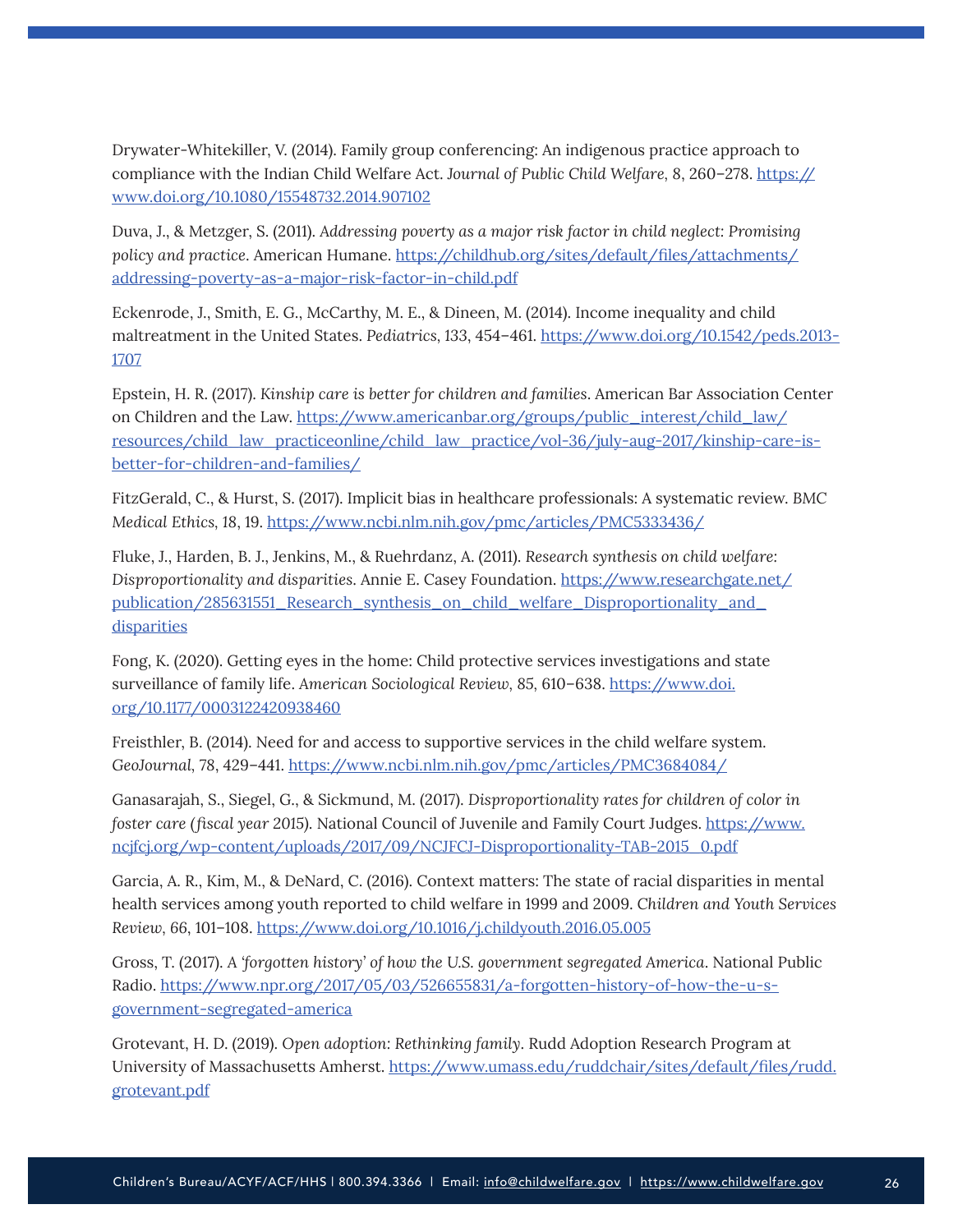Hymel, K. P., Laskey, A. L., Crowell, K. R., Wang, M., Armijo-Garcia, V., Frazier, T. N., Tieves, K. S., Foster, R., & Weeks, K. (2018). Racial and ethnic disparities and bias in the evaluation and reporting of abusive head trauma. *The Journal of Pediatrics, 198*, 137–143. [https://www.doi.org/10.1016/j.](https://www.doi.org/10.1016/j.jpeds.2018.01.048) [jpeds.2018.01.048](https://www.doi.org/10.1016/j.jpeds.2018.01.048)

Inniss, J. P., Nesman, T., Mowery, D., Callejas, L. M., & Hernandez, M.. (2009). *Serving everyone at the table: Strategies for enhancing the availability of culturally competent mental health service*. University of South Florida, College of Behavioral & Community Sciences. [http://rtckids.fmhi.usf.edu/rtcpubs/](http://rtckids.fmhi.usf.edu/rtcpubs/CulturalCompetence/availability/default.cfm) [CulturalCompetence/availability/default.cfm](http://rtckids.fmhi.usf.edu/rtcpubs/CulturalCompetence/availability/default.cfm)

Kaplan, C., & Rohm, A. (2010). *Ohio Alternative Response Pilot Project: Final report of the AIM team*. American Humane, Institute of Applied Research, Minnesota Consultants. [https://law.capital.edu/](https://law.capital.edu/uploadedFiles/Law_Multi_Site/NCALP/S1_AIM_Final_Report.pdf) [uploadedFiles/Law\\_Multi\\_Site/NCALP/S1\\_AIM\\_Final\\_Report.pdf](https://law.capital.edu/uploadedFiles/Law_Multi_Site/NCALP/S1_AIM_Final_Report.pdf)

Kim, H., & Drake, B. (2018). Child maltreatment risk as a function of poverty and race/ethnicity in the USA. *International Journal of Epidemiology, 47*, 780–787.<https://www.doi.org/10.1093/ije/dyx280>

Kim, H., Drake, B., & Jonson-Reid, M. (2018). An examination of class-based visibility bias in national child maltreatment reporting. *Children and Youth Services Review, 85*, 165–173. [https://www.doi.](https://www.doi.org/10.1016/j.childyouth.2017.12.019) [org/10.1016/j.childyouth.2017.12.019](https://www.doi.org/10.1016/j.childyouth.2017.12.019)

Kim, H., Wildeman, C., Jonson-Reid, M., & Drake, B. (2017). Lifetime prevalence of investigating child maltreatment among US children. *American Journal of Public Health*, 107, 274–280. [https://www.ncbi.](https://www.ncbi.nlm.nih.gov/pmc/articles/PMC5227926/) [nlm.nih.gov/pmc/articles/PMC5227926/](https://www.ncbi.nlm.nih.gov/pmc/articles/PMC5227926/)

Kirk, R. S., & Griffith, D. P. (2008). Impact of intensive family preservation services on disproportionality of out-of-home placement of children of color in one State's child welfare system. *Child Welfare, 87*(5), 87–105.

Klein, S., & Merritt, D. H. (2014). Neighborhood racial and ethnic diversity as a predictor of child welfare system involvement. *Children and Youth Services Review, 41*, 95–105. [https://doi.](https://doi.org/10.1016/j.childyouth.2014.03.009) [org/10.1016/j.childyouth.2014.03.009](https://doi.org/10.1016/j.childyouth.2014.03.009)

Krase, K. S. (2013). Differences in racially disproportionate reporting of child maltreatment across report sources. *Journal of Public Child Welfare, 7*, 351–369. [https://doi.org/10.1080/15548732.2013.79](https://doi.org/10.1080/15548732.2013.798763) [8763](https://doi.org/10.1080/15548732.2013.798763)

Lancaster, L., & Fong, R. (2015). Disproportionality and disparities in the public child welfare system. In R. Fong, A. Dettlaff, J. James, & C. Rodriguez (Eds.), *Addressing racial disproportionality and disparities in human services* (pp. 169–207). Columbia University Press.

Lu, Y. E., Landsverk, J., Ellis-Macleod, E., Newton, R., Ganger, W., & Johnson, I. (2004). Race, ethnicity, and case outcomes in child protective services. *Children and Youth Services Review, 26*, 447–461. <https://www.doi.org/10.1016/j.childyouth.2004.02.002>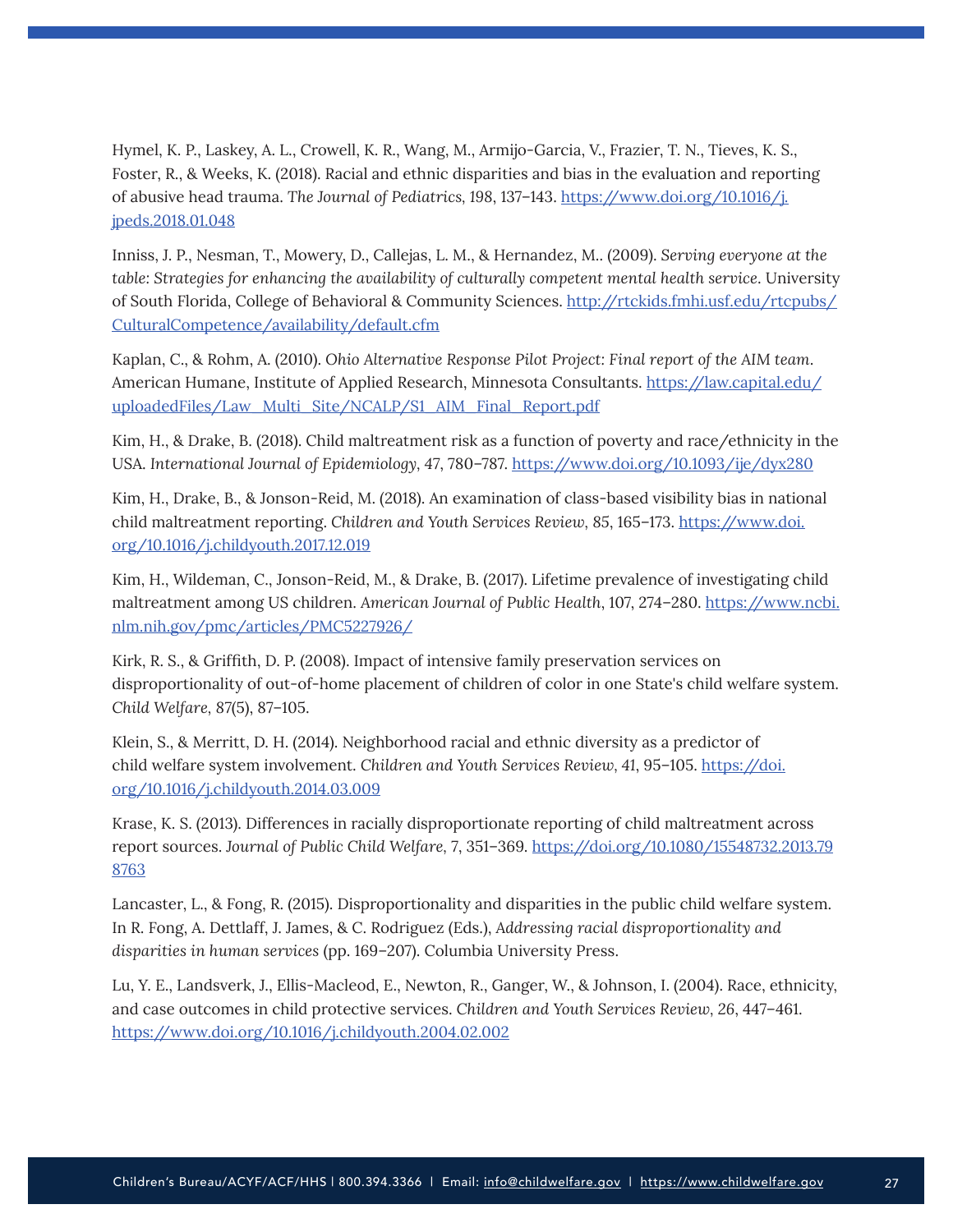Luth, R. J. (2016). The intersection of American Indians/Alaskan Natives and the child welfare system: A review of the literature. *McNair Scholars Research Journal, 9*, 81–98. [https://commons.emich.edu/](https://commons.emich.edu/mcnair/vol9/iss1/8/) [mcnair/vol9/iss1/8/](https://commons.emich.edu/mcnair/vol9/iss1/8/)

Maguire-Jack, K., Font, S. A., & Dillard, R. (2020). Child protective services decision-making: The role of children's race and county factors. *American Journal of Orthopsychiatry, 90*, 48–62. [https://www.](https://www.doi.org/10.1037/ort0000388) [doi.org/10.1037/ort0000388](https://www.doi.org/10.1037/ort0000388)

Maguire-Jack, K., Lanier, P., Johnson-Motoyama, M., Welch, H., & Dineen, M. (2015). Geographic variation in racial disparities in child maltreatment: The Influence of county poverty and population density. *Child Abuse & Neglect, 47*, 1–13.<https://www.doi.org/10.1016/j.chiabu.2015.05.020>

Martin, M., & Connelly, D. D. (2015). *Achieving racial equity: Child welfare policy strategies to improve outcomes for children of color*. Center for the Study of Social Policy. [https://cssp.org/wp-content/](https://cssp.org/wp-content/uploads/2018/08/achieving-racial-equity-child-welfare-policy-strategies-improve-outcomes-children-color.pdf) [uploads/2018/08/achieving-racial-equity-child-welfare-policy-strategies-improve-outcomes](https://cssp.org/wp-content/uploads/2018/08/achieving-racial-equity-child-welfare-policy-strategies-improve-outcomes-children-color.pdf)[children-color.pdf](https://cssp.org/wp-content/uploads/2018/08/achieving-racial-equity-child-welfare-policy-strategies-improve-outcomes-children-color.pdf)

McCrae, J. S., & Fusco, R. A. (2010). A racial comparison of family group decision making in the USA. *Child & Family Social Work, 15*, 41–55.<https://www.doi.org/10.1111/j.1365-2206.2009.00636.x>

Merkel-Holguin, L. (2015, Winter). Family group decision making as a culturally responsive child welfare practice. *CW360*. [https://cascw.umn.edu/wp-content/uploads/2015/03/CW360-](https://cascw.umn.edu/wp-content/uploads/2015/03/CW360-Winter2015.pdf) [Winter2015.pdf](https://cascw.umn.edu/wp-content/uploads/2015/03/CW360-Winter2015.pdf)

Miller, M. (2011). *Structured decision making risk assessment: Does it reduce racial disproportionality in Washington's child welfare system?* Washington State Institute for Public Policy. [https://www.](https://www.wsipp.wa.gov/ReportFile/1086) [wsipp.wa.gov/ReportFile/1086](https://www.wsipp.wa.gov/ReportFile/1086)

Miller, O. (2009). *Reducing racial disproportionality and disparate outcomes for children and families of color in the child welfare system*. Casey Family Programs. [http://www.centerforchildwelfare.org/](http://www.centerforchildwelfare.org/kb/dispr/Reducing%20Disproportionality%20-Casey.pdf) [kb/dispr/Reducing%20Disproportionality%20-Casey.pdf](http://www.centerforchildwelfare.org/kb/dispr/Reducing%20Disproportionality%20-Casey.pdf)

Miller, O., & Esenstad, A. (2015). *Strategies to reduce racially disparate outcomes in child welfare.*  Center for the Study of Social Policy. [https://cssp.org/resource/strategies-to-reduce-racially](https://cssp.org/resource/strategies-to-reduce-racially-disparate-outcomes-in-child-welfare/)[disparate-outcomes-in-child-welfare/](https://cssp.org/resource/strategies-to-reduce-racially-disparate-outcomes-in-child-welfare/)

National Quality Improvement Center on Differential Response in Child Protective Services. (2009). *Information summit on disproportionality: Final report*.

Neuspiel, D. R., Zingman, T. M., Templeton, V. H. DiStabile, P., & Drucker, E. (1993). Custody of cocaine-exposed newborns: Determinants of discharge decisions. *American Journal of Public Health, 83*, 1726–1729. <https://www.ncbi.nlm.nih.gov/pmc/articles/PMC1694945/>

Nosek, B. A., Banaji, M. R., & Greenwald, A. G. (2002). E-Research: Ethics, security, design, and control in psychological research on the internet. *Journal of Social Issues, 58*(1), 161–176. [https://www.doi.](https://www.doi.org/10.1111/1540-4560.00254) [org/10.1111/1540-4560.00254](https://www.doi.org/10.1111/1540-4560.00254)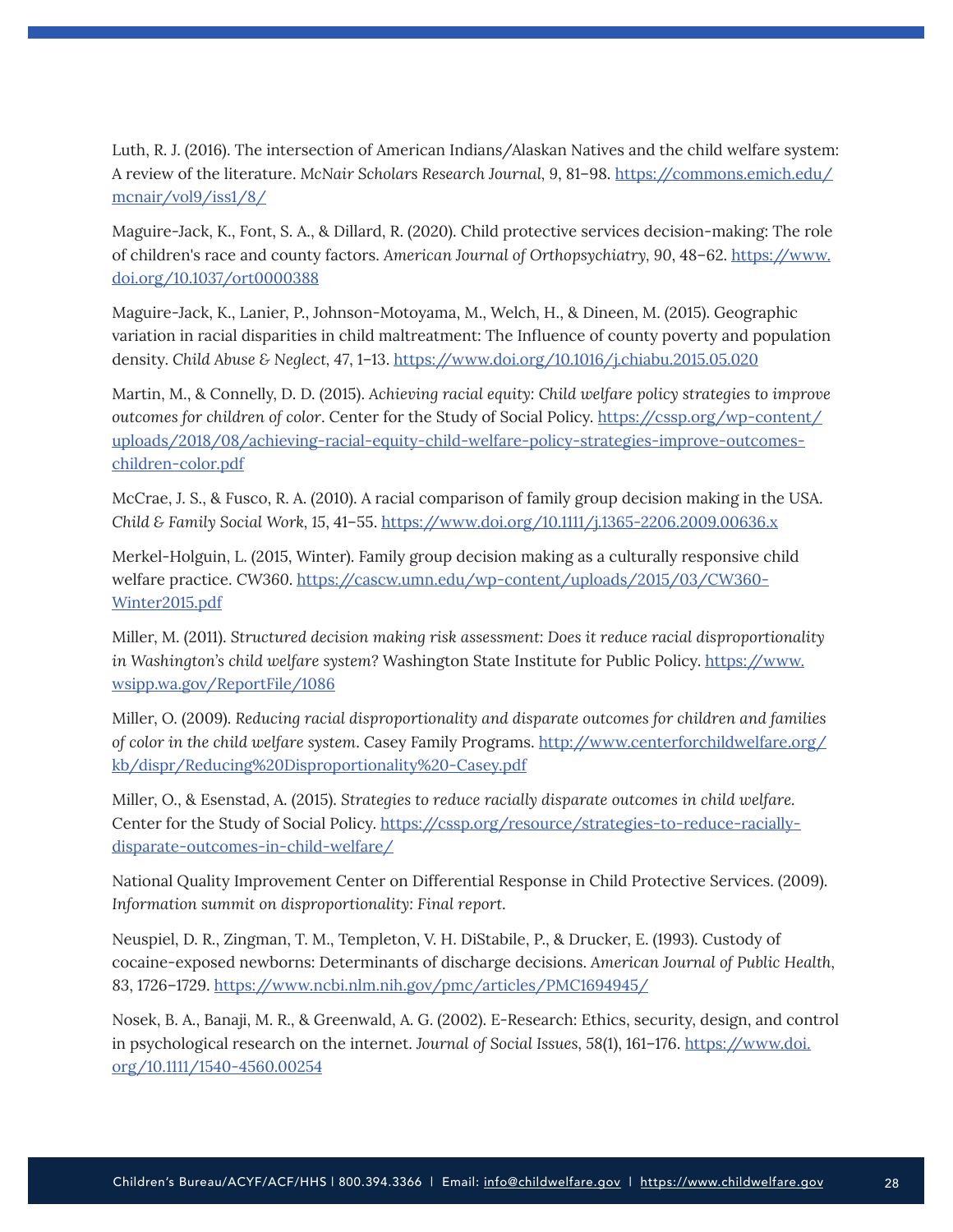Olds, D. L., Eckenrode, J., Henderson Jr., C. R., Kitzman, H., Powers, J., Cole, R., Sidora-Arcoleo, K., Morris, P., Pettitt, L. M., & Luckey, D. W. (1997). Long-term effects of home visitation on maternal life course and child abuse and neglect. Fifteen-year follow-up of a randomized trial. *JAMA, 278*, 637–643. [https://www.researchgate.net/publication/13947371\\_Long-term\\_effects\\_of\\_home\\_](https://www.researchgate.net/publication/13947371_Long-term_effects_of_home_visitation_on_maternal_life_course_and_child_abuse_and_neglect_Fifteen-year_follow-up_of_a_randomized_trial) [visitation\\_on\\_maternal\\_life\\_course\\_and\\_child\\_abuse\\_and\\_neglect\\_Fifteen-year\\_follow-up\\_](https://www.researchgate.net/publication/13947371_Long-term_effects_of_home_visitation_on_maternal_life_course_and_child_abuse_and_neglect_Fifteen-year_follow-up_of_a_randomized_trial) [of\\_a\\_randomized\\_trial](https://www.researchgate.net/publication/13947371_Long-term_effects_of_home_visitation_on_maternal_life_course_and_child_abuse_and_neglect_Fifteen-year_follow-up_of_a_randomized_trial)

Olds, D. L., Kitzman, H., Knudtson, M. D., Anson, E., Smith, J. A., & Cole, R. (2014). Effect of home visiting by nurses on maternal and child mortality: Results of a 2-decade follow-up of a randomized clinical trial. *JAMA Pediatrics, 168*, 800–806. [https://jamanetwork.com/journals/jamapediatrics/](https://jamanetwork.com/journals/jamapediatrics/fullarticle/1886653) [fullarticle/1886653](https://jamanetwork.com/journals/jamapediatrics/fullarticle/1886653)

Osterling, K. L., D'Andrade, A., & Austin, M. J. (2008). Understanding and addressing racial/ethnic disproportionality in the front end of the child welfare system. *Journal of Evidence-Based Social Work, 5*, 9–30. [https://www.doi.org/10.1300/J394v05n01\\_02](https://www.doi.org/10.1300/J394v05n01_02)

Polubriaginof, F. C. G., Ryan, P., Salmasian, H., Shaprio, A. W., Perotte, A., Safford, M. M., Hripcsak, G., Smith, S., Tatonetti, N. P., & Vawdrey, D. K. (2019). Challenges with quality of race and ethnicity data in observational databases. J*ournal of the American Medical Informatics Association, 26*, 730–736. <https://www.doi.org/10.1093/jamia/ocz113>

Pryce, J., Lee, W., Crowe, E., Park, D., McCarthy, M., & Owens, G. (2019). A case study in public child welfare: County-level practices that address racial disparity in foster care placement. *Journal of Public Child Welfare, 13*, 35–59.<https://www.doi.org/10.1080/15548732.2018.1467354>

Puzzanchera, C., & Taylor, M. (2020). *Disproportionality rates for children of color in foster care dashboard*. National Center for Juvenile Justice. [http://ncjj.org/AFCARS/Disproportionality\\_](http://ncjj.org/AFCARS/Disproportionality_Dashboard.aspx) [Dashboard.aspx](http://ncjj.org/AFCARS/Disproportionality_Dashboard.aspx)

Raissian, K. M., & Bullinger, L. R. (2017). Money matters: Does the minimum wage affect child maltreatment rates? *Children and Youth Services Review, 72*, 60–70. [https://www.doi.org/10.1016/j.](https://www.doi.org/10.1016/j.childyouth.2016.09.033) [childyouth.2016.09.033](https://www.doi.org/10.1016/j.childyouth.2016.09.033)

Roberts, D. E. (2008). The racial geography of child welfare: Toward a new research paradigm. *Child Welfare, 87*, 125–150.<https://cap.law.harvard.edu/wp-content/uploads/2015/07/robertsrd.pdf>

Sheets, J., Wittenstrom, K., Fong, R., James, J., Tecci, M., Baumann, D. J., & Rodriguez, C. (2009). Evidence-based practice in family group decision-making for Anglo, African American and Hispanic families. *Children and Youth Services Review, 31*, 1187–1191. [https://www.doi.org/10.1016/j.](https://www.doi.org/10.1016/j.childyouth.2009.08.003) [childyouth.2009.08.003](https://www.doi.org/10.1016/j.childyouth.2009.08.003)

Simmons, D. E. (2014). *Improving the well-being of American Indian and Alaska Native children and families through state-level efforts to improve Indian Child Welfare Act compliance*. National Indian Child Welfare Association. [https://www.nicwa.org/wp-content/uploads/2016/11/Improving-the-](https://www.nicwa.org/wp-content/uploads/2016/11/Improving-the-Well-being-of-American-Indian-and-Alaska-Native-Children-and-Families.pdf)[Well-being-of-American-Indian-and-Alaska-Native-Children-and-Families.pdf](https://www.nicwa.org/wp-content/uploads/2016/11/Improving-the-Well-being-of-American-Indian-and-Alaska-Native-Children-and-Families.pdf)